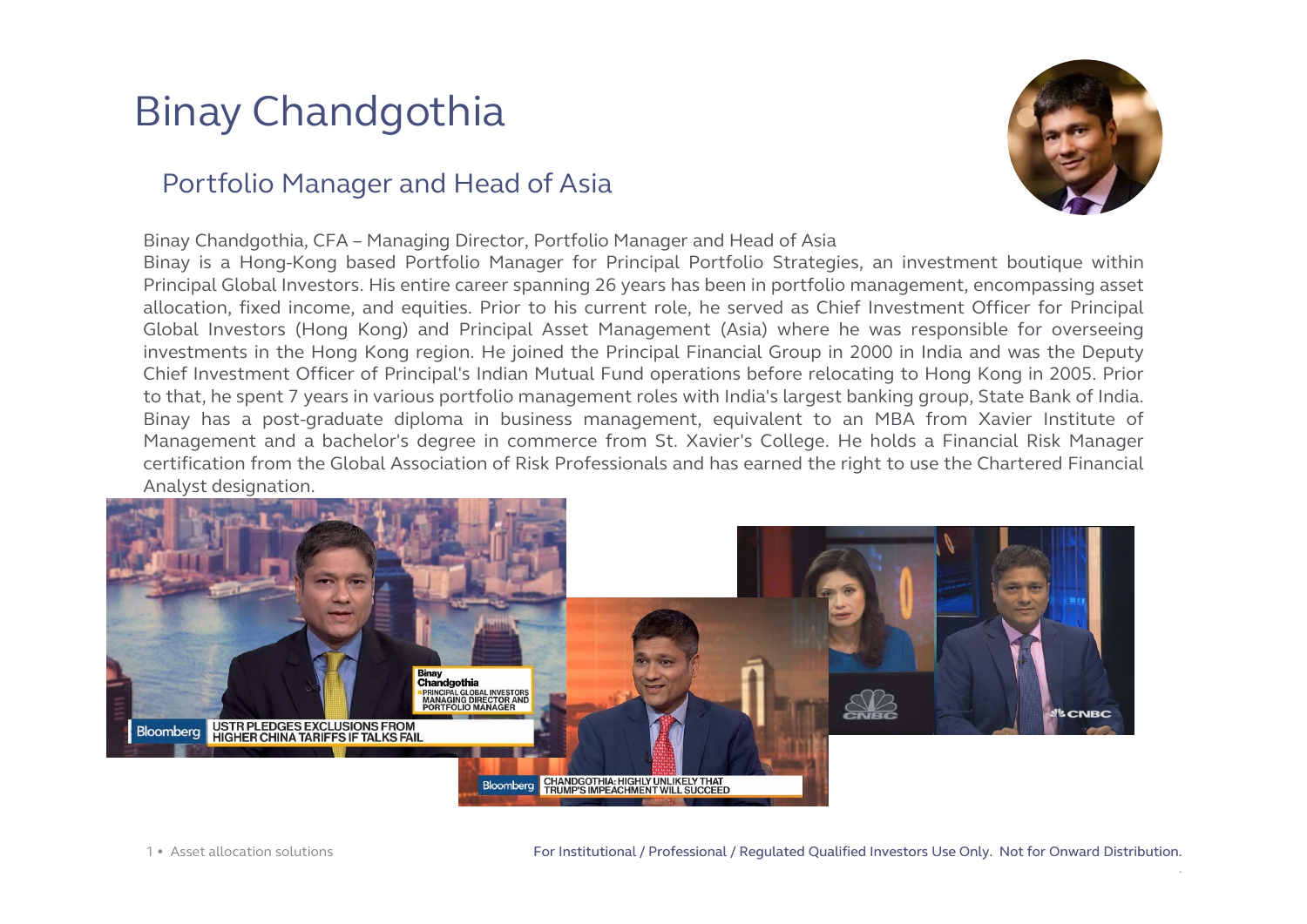



# Global Asset Allocation Viewpoints

Binay Chandgothia, CFA – Portfolio Manager 6th February 2020 Bangkok

For Institutional / Professional / Regulated Qualified Investors Use Only. Not for Onward Distribution. The content of the content of the content of the content of the content of the content of the content of the content o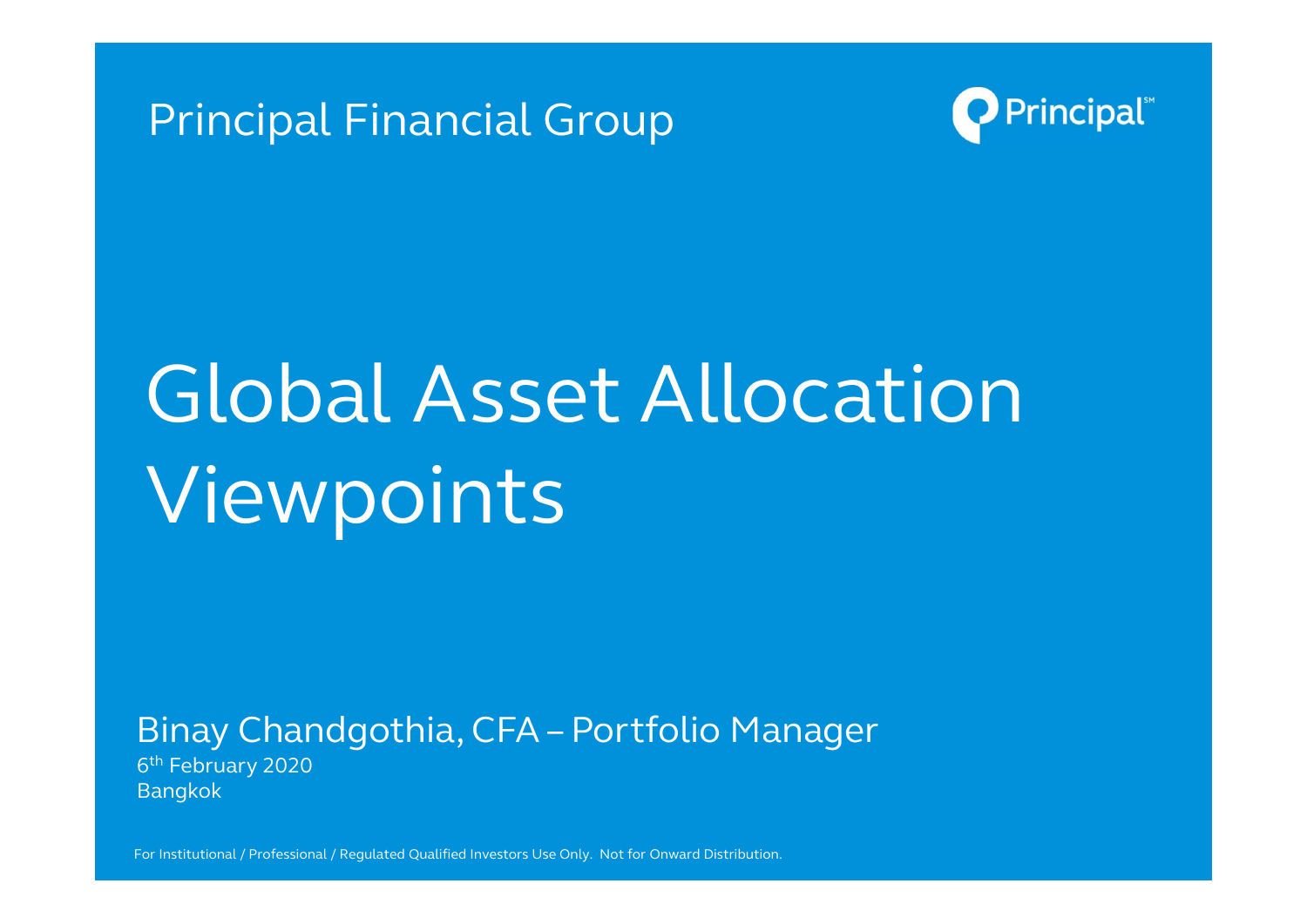Benefit from the **strength and diversity** of our parent company, Principal®

As of 30 September 2019.

See Important Information page for AUM description. Due to rounding, figures and percentages shown may not add to the totals or equal 100%.

1Other asset management entities of Principal Financial Group includes Principal Bank, assets managed by segments of the insurance company and sub-advised assets within the Retirement and Income Solutions (RIS) segment. 2Unaffiliated sub-advisors.

Principal is a global investment management leader offering asset management, retirement services and insurance solutions to institutional clients, businesses and individuals

Founded in 1879 and a member of the Fortune 500®; Nasdaq Listed ("PFG")

Serving pension and institutional clients since 1941, now spanning over 80 countries

**Principal Financial Group**



For Institutional / Professional / Regulated Qualified Investors Use Only. Not for Onward Distribution.

3 • Asset allocation solutions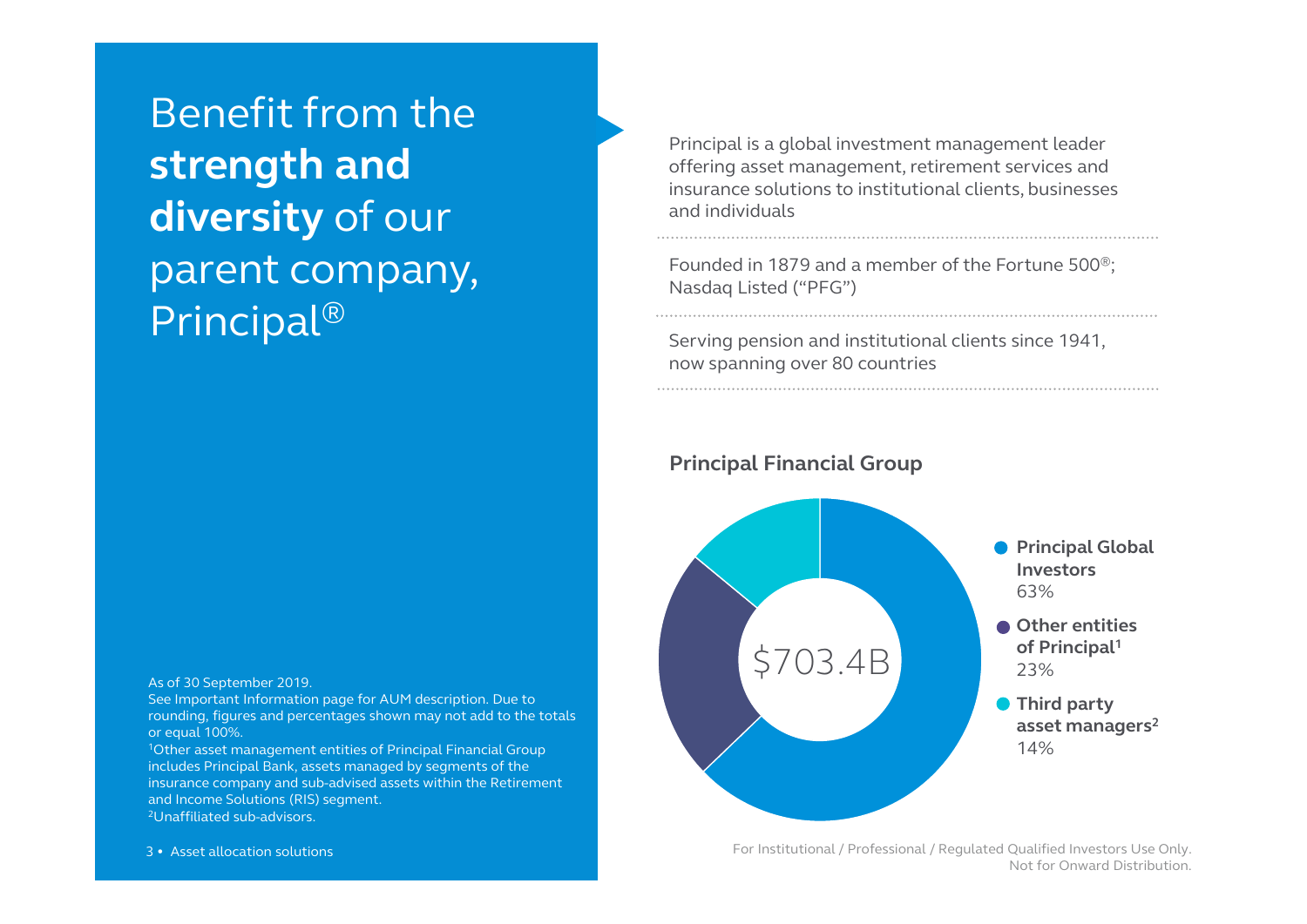### Principal Portfolio Strategies

#### **Who we are**

A specialized investment boutique that engages exclusively in the creation of asset allocation solutions.

#### **What we do**

We construct multi-asset and multimanager portfolios that aim to deliver reliable, risk-adjusted investment outcomes that meet our clients' needs.

#### **Who we serve**

Individual and institutional investors through our relationships with investment consultants, wealth management platforms, and financial advisors across the globe.



As of 30 September 2019. Assets provided above include assets under advisement and assets under management, and are shown in USD. See important information regarding AUM description.

4 • Asset allocation solutions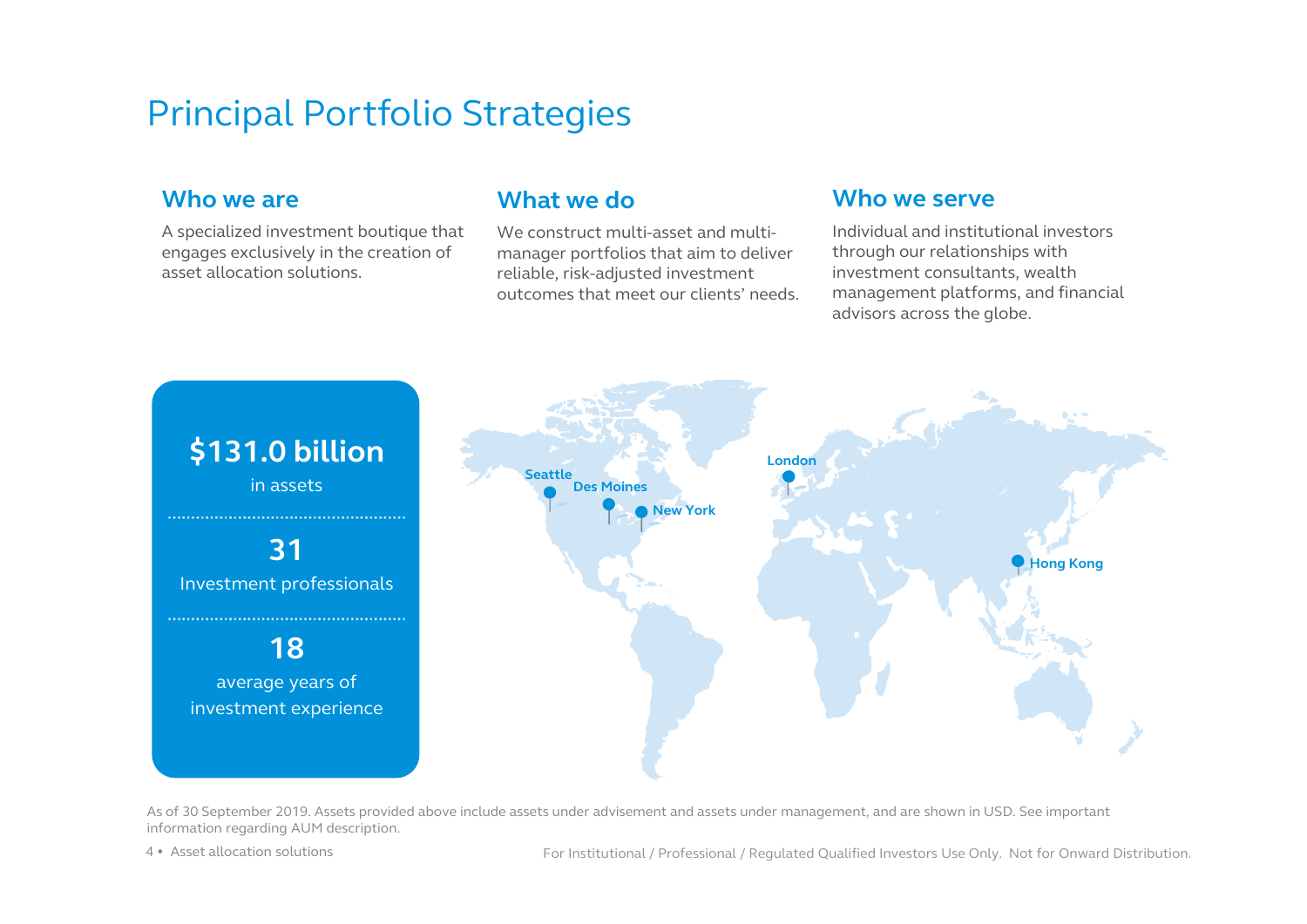## Asset Allocation Viewpoints

5 • Asset allocation solutions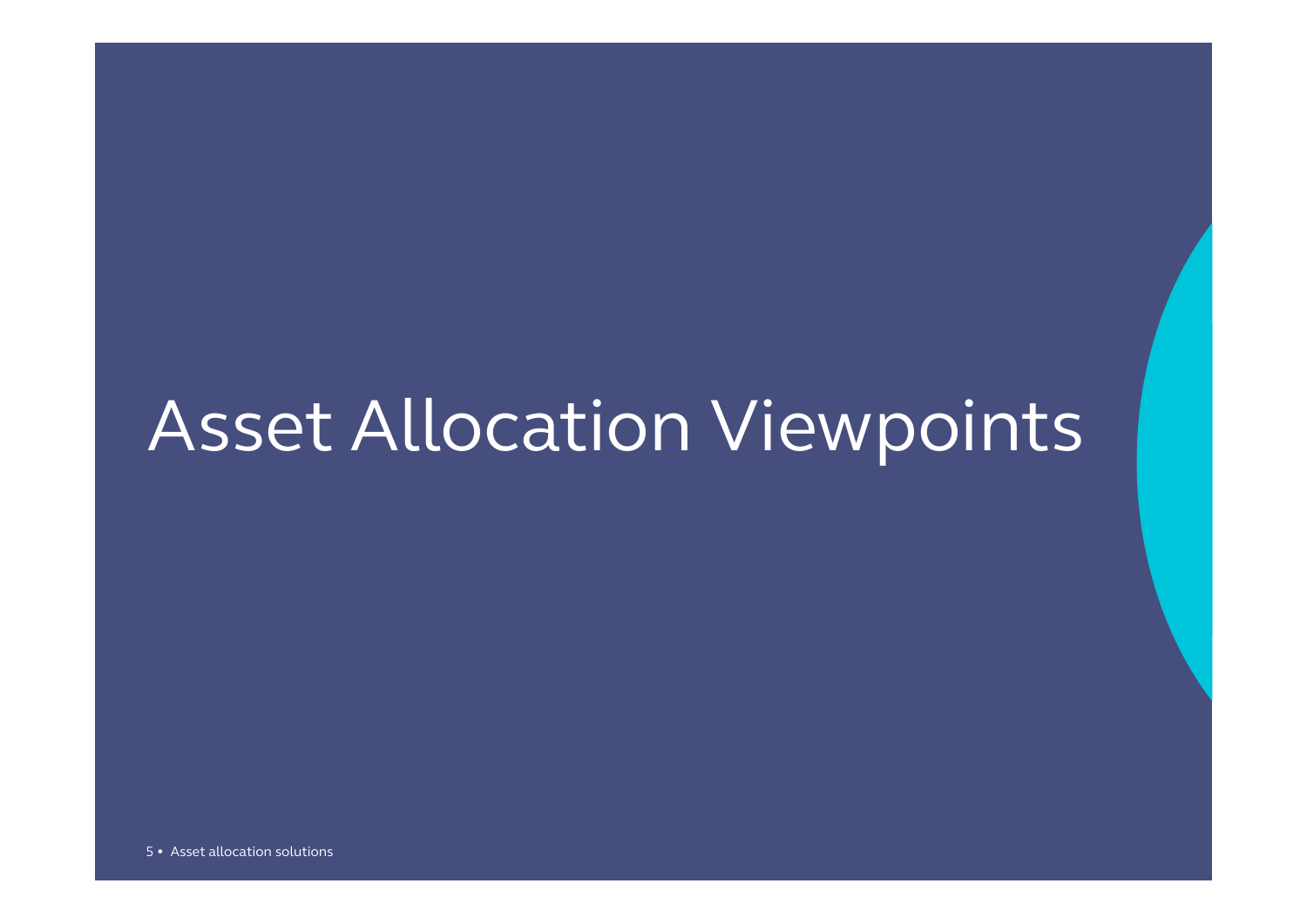### A global synchronized expansion post-crisis

**The economic expansion has been synchronized and steady.** 



These are current views and opinions of Principal Portfolio Strategies and is shown for illustrative and informational purposes only. Due to various risks and uncertainties actual events or results may differ materially from those reflected or contemplated above. Moreover, actual events are difficult to project and often depend upon factors that are beyond the control of Principal Global Investors and its affiliates.

6 • Asset allocation solutions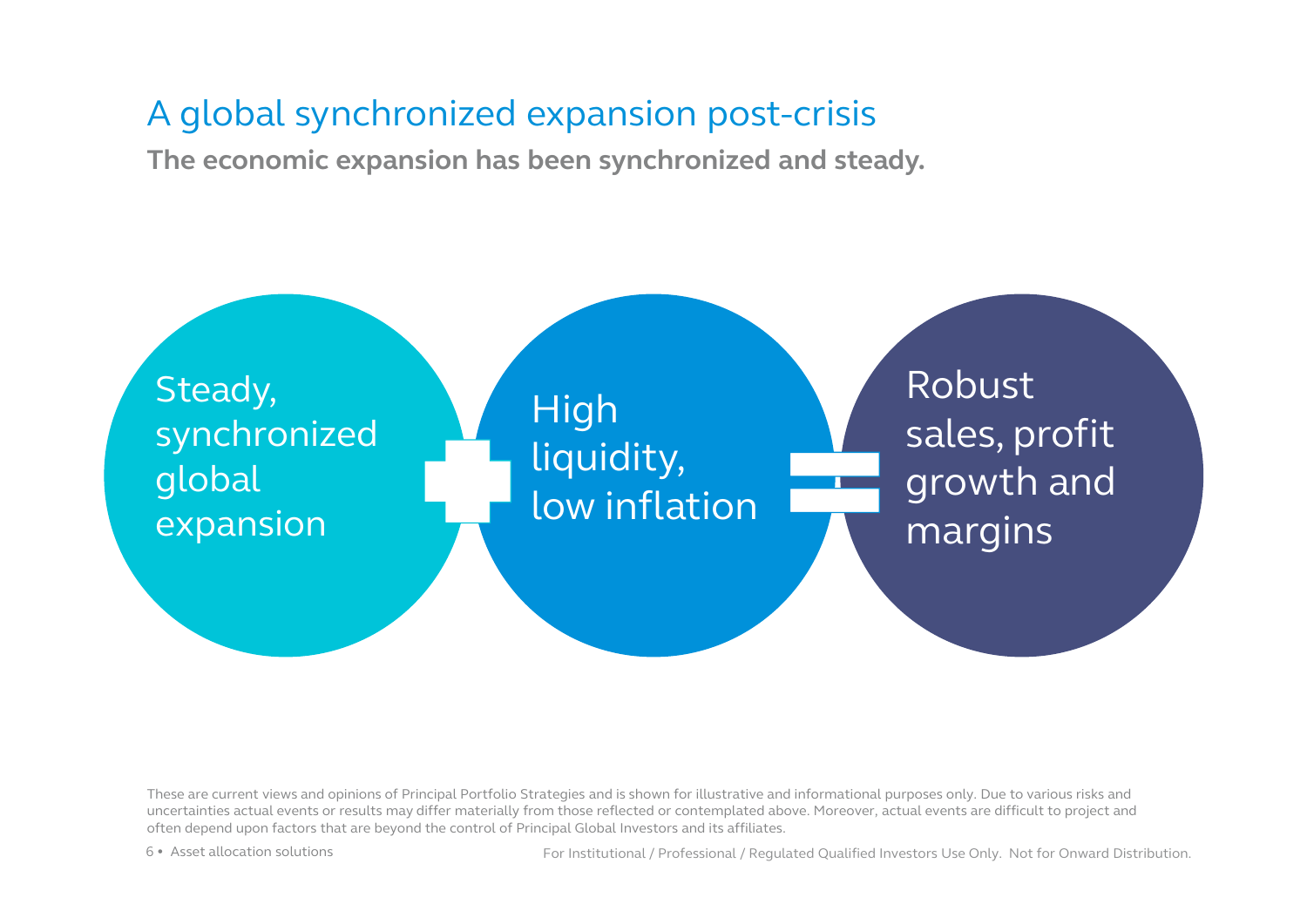### Central banks in action

**Accommodative monetary policy over the last decade led to high liquidity.**



As of 31 January 2020. Source: Bloomberg and FactSet.

7 • Asset allocation solutions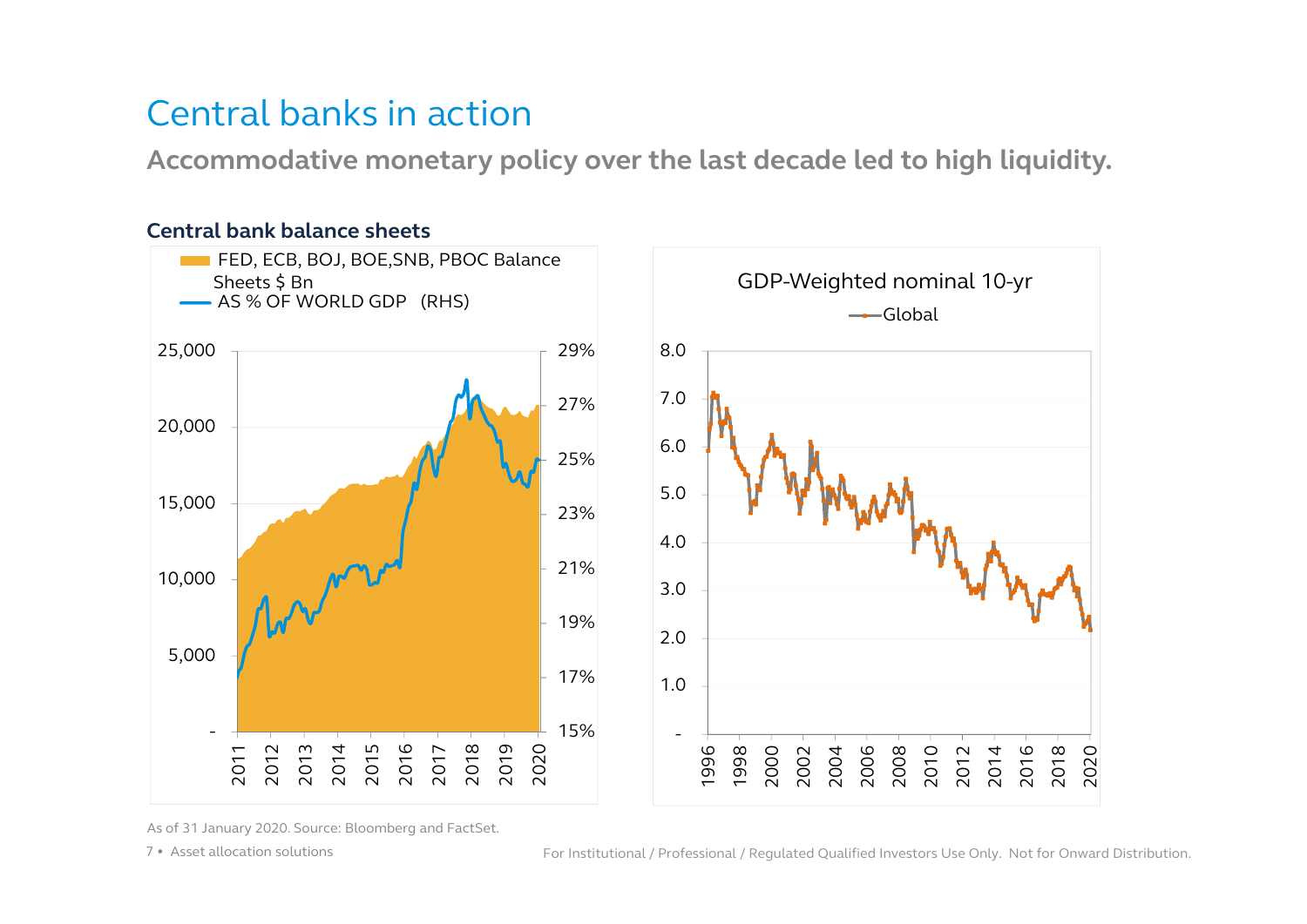### Global Financial Conditions

**Higher = Easier**



As of 31 January 2020. Source: Bloomberg and FactSet.

8 • Asset allocation solutions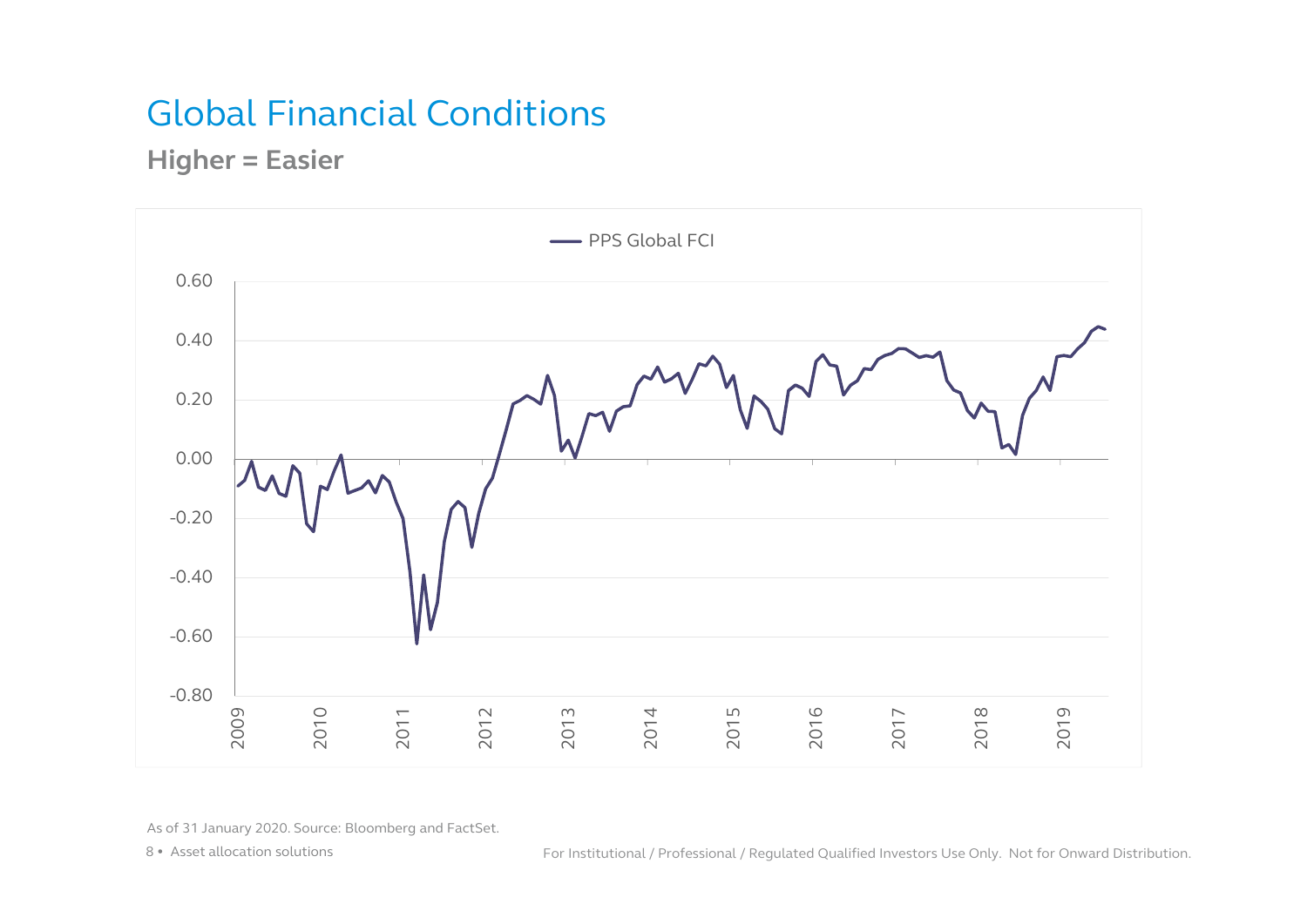### Risk assets outpace economic growth

#### **Equities**



As of 31 January 2020. Source: Bloomberg. Time period: 31 March 2009 to present. Asset classes measured by the following indexes from top to bottom: Russell 3000, FTSE NAREIT All Equity REITS, MSCI Europe, MSCI Japan, MSCI Asia Pacific ex. Japan, MSCI EM, Bloomberg Barclays Aggregate Bond Index, Bloomberg Barclays Global Aggregate Index, Bloomberg Barclays Global High Yield Index, Bloomberg Barclays EM Hard Currency Aggregate Index. It is not possible to invest in an index. Index performance information reflects no deduction for fees, expenses, or taxes. Indices are unmanaged and individuals cannot invest directly in an index. Please read important information at end of presentation. \*GDP growth data is as of 31 December 2019 and the source is the IMF.

9 • Asset allocation solutions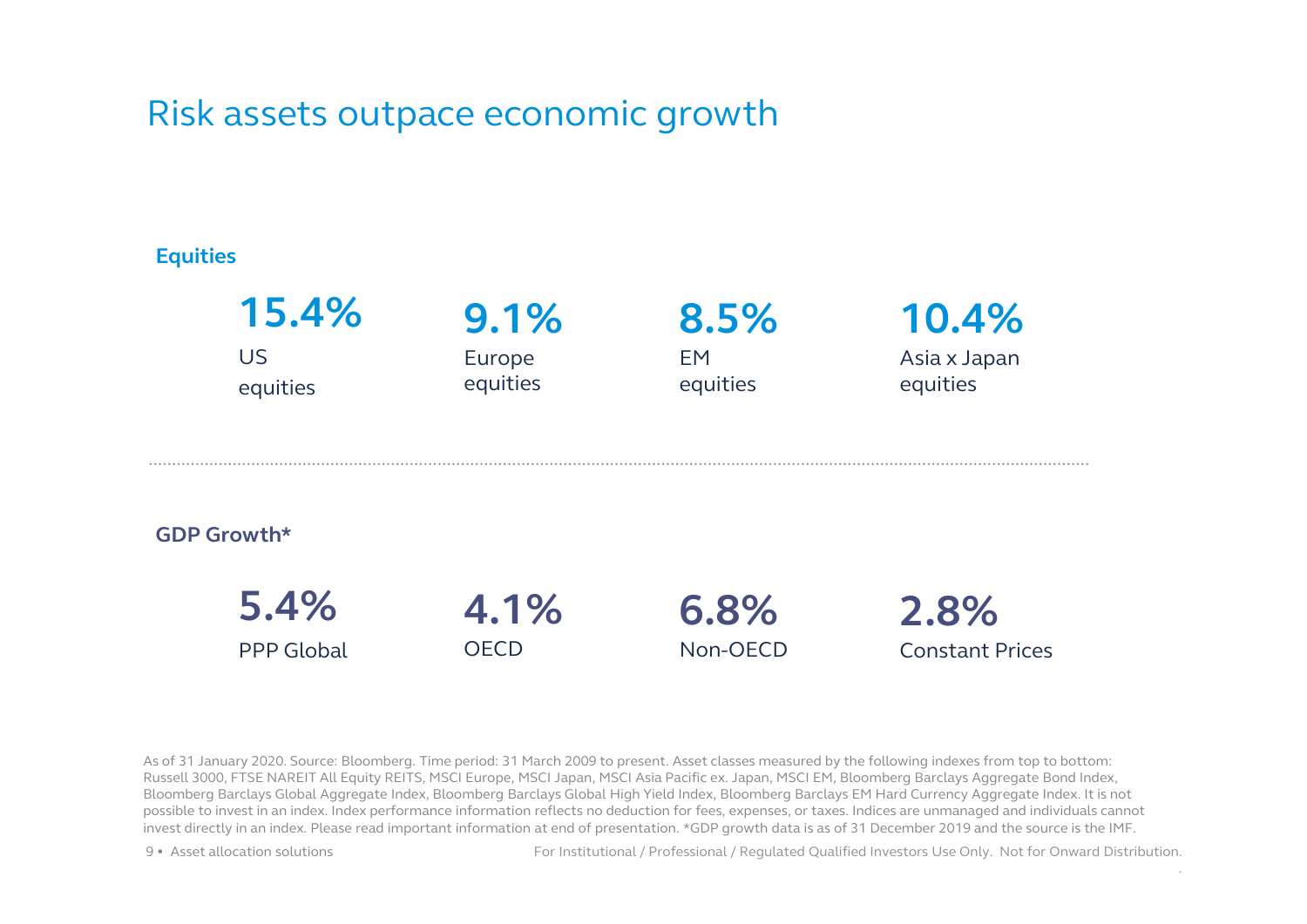### Suppressed volatility

### **Global asset class volatility is below long-term averages**



As of 31 January 2020. PPS's cross volatility metric comprises equity volatilities from equities, fixed income and currencies and rebased to 100 as of 12/31/2002. The Drawdown median and average are from 2002-2019. Source: Bloomberg. Past performance is not an indicator of future performance. For illustrative purposes only. Not to be taken as investment advice. It is not possible to invest in an index. Any forecast of data based on the opinions expressed herein are not guaranteed and such opinions and/or forecasted information may be subject to change without notice. These are current views and opinions of Principal Portfolio Strategies and is shown for illustrative and informational purposes only.

• Asset allocation solutions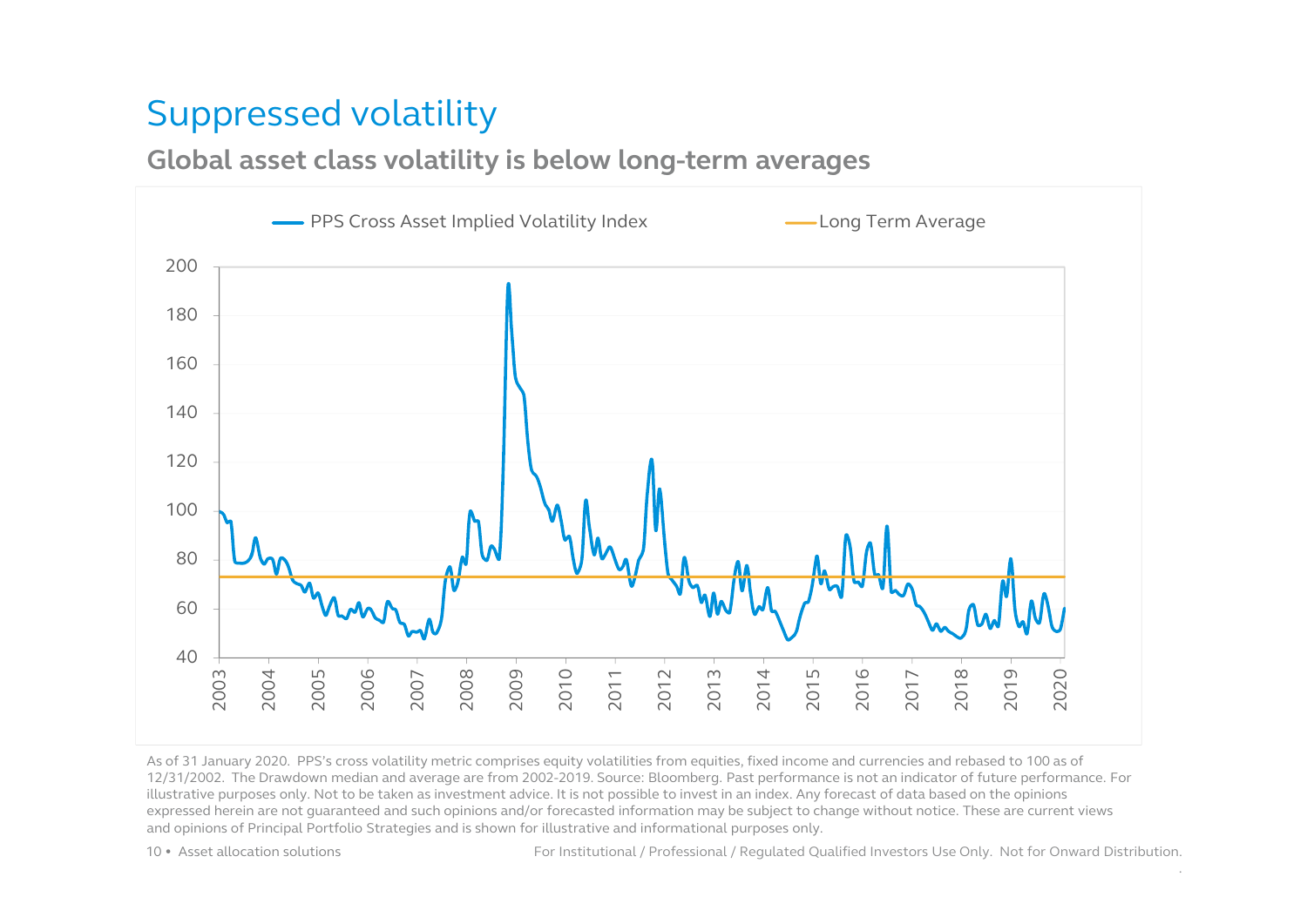### Risk asset valuations

**The markets appear to be near their long-term valuation mid-points.**

Global equities have been cheaper **90%** of the time

Global high yield spreads have been wider **62%**  of the time

As of 31 January 2020. Data timeframe is June 2003 to present. Global equities is represented by MSCI ACWI and the data source is FactSet. Equity composite valuation utilizes a weighted average of the trailing P/E, forward P/E, trailing EV/EBITDA, forward EV/EBITDA, P/B, P/CF, and dividend yield. Global high yield spreads is represented by the Bloomberg Barclays Global High Yield Bond Index and the data source is Bloomberg. These are current views and opinions of Principal Portfolio Strategies and is shown for illustrative and informational purposes only. Not to be taken as investment advice.

11 • Asset allocation solutions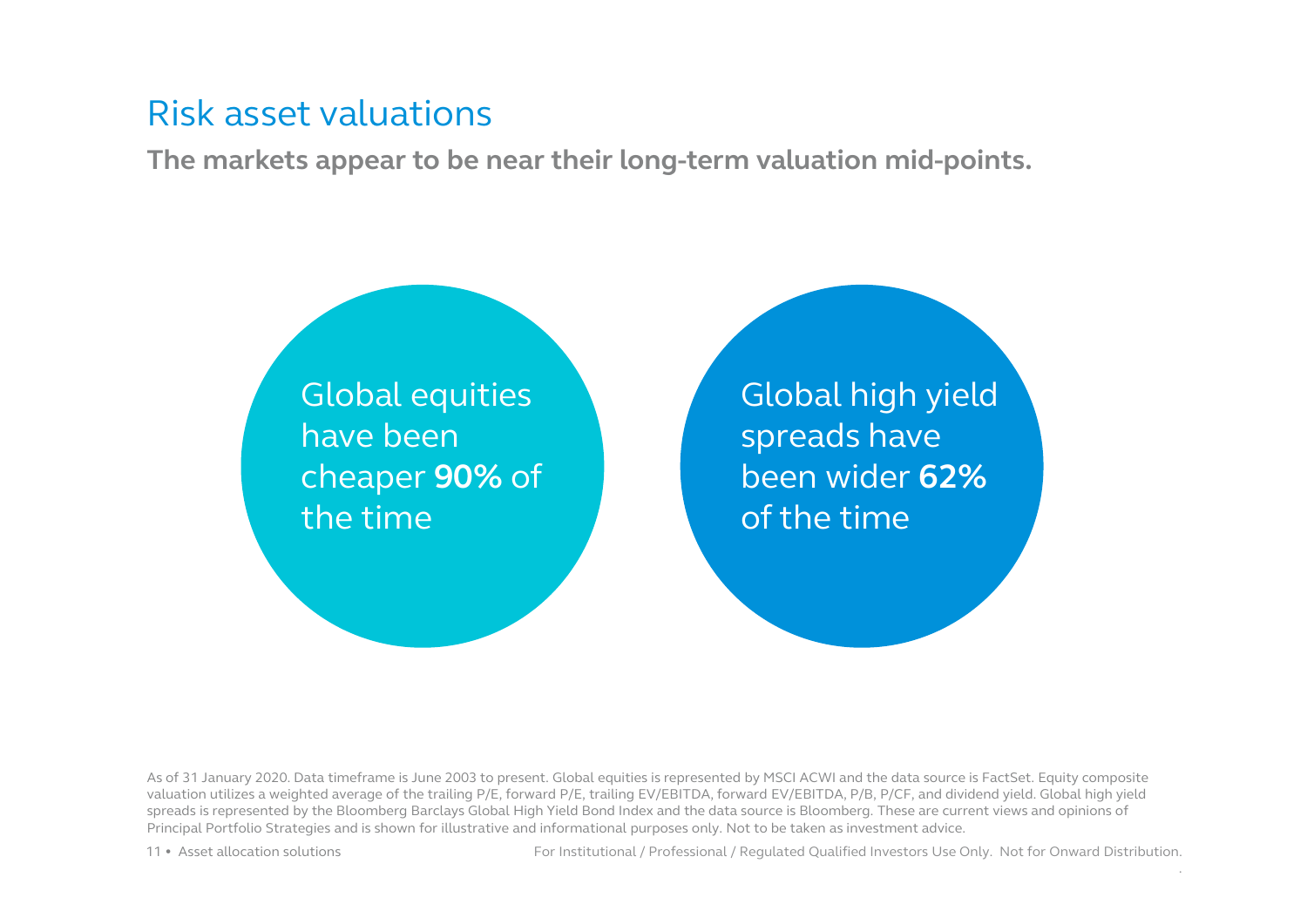### Return disparity = Valuation Dispersion

**The percent of times valuations have been cheaper than today.**

#### **Absolute**



US vs. global equities

Europe vs. global equities Asia ex. Japan vs. global equities

Emerging market vs. global equities

As of 31 January 2020. Data timeframe is June 2003 to present. Source: FactSet. The asset classes are represented with the following indexes: MSCI EAFE, MSCI Japan, MSCI Germany, MSCI United Kingdom, MSCI USA, MSCI ACWI, MSCI Europe, MSCI Asia ex. Japan, MSCI EM. Absolute equity composite valuations utilize a weighted average of the trailing P/E, forward P/E, trailing EV/EBITDA, forward EV/EBITDA, P/B, P/CF, and dividend yield. These are current views and opinions of Principal Portfolio Strategies and is shown for illustrative and informational purposes only.

12 • Asset allocation solutions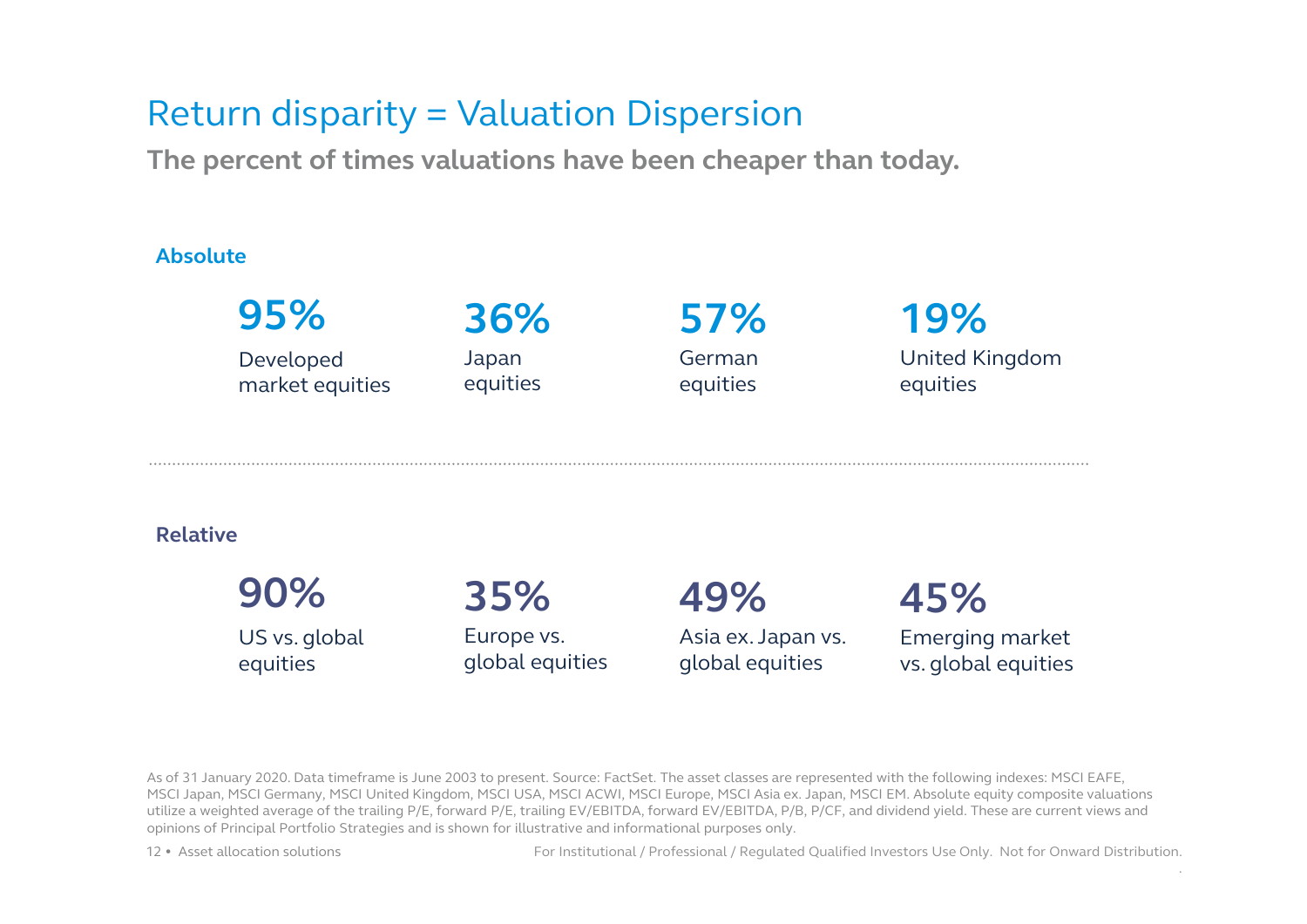### Governed by cycles

**We're in the midst of the third global slowdown since the global financial crisis**

#### **PPS Global Manufacturing PMI Indicator**



As of 31 January 2020. Source: PGI, Bloomberg.

13 • Asset allocation solutions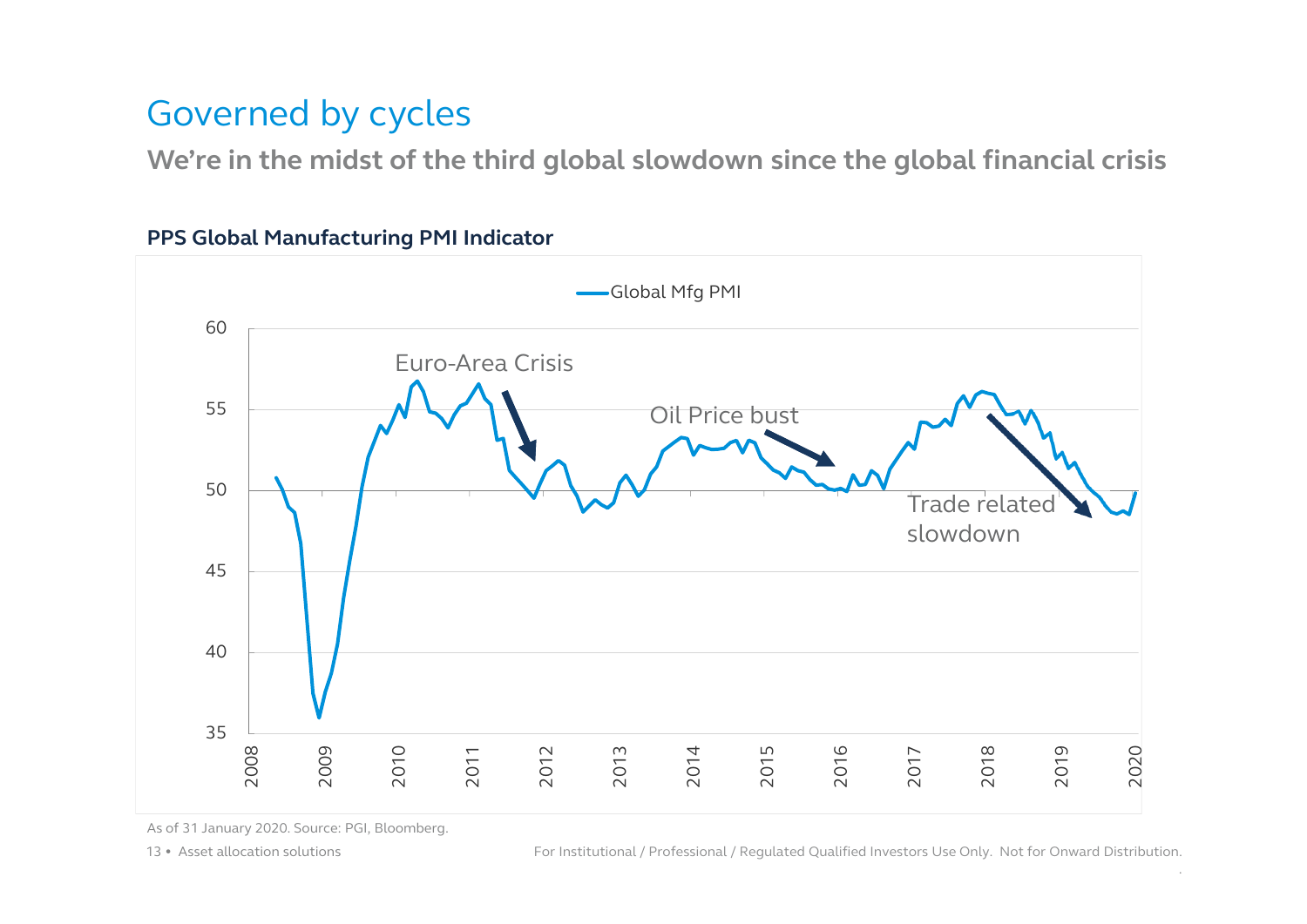### Is the global slowdown ending?

**We see room for continued economic expansion in 2020 but Coronavirus impact could be damaging**

The last two slowdowns lasted Trade tensions exacerbated 20 months and 17 months; current one is 21 months

the slowdown, but are not the sole cause

• If this isn't a recession, growth should bounce back

• We do not expect a global recession in 2020

• Our Economists are concerned about 2021 Some drivers of the slowdown are fading, but some are not

> • Financial conditions have eased dramatically

- China stopped credit tightening
- US inventories are still elevated

As of 30 September 2019. Source: PGI Economists.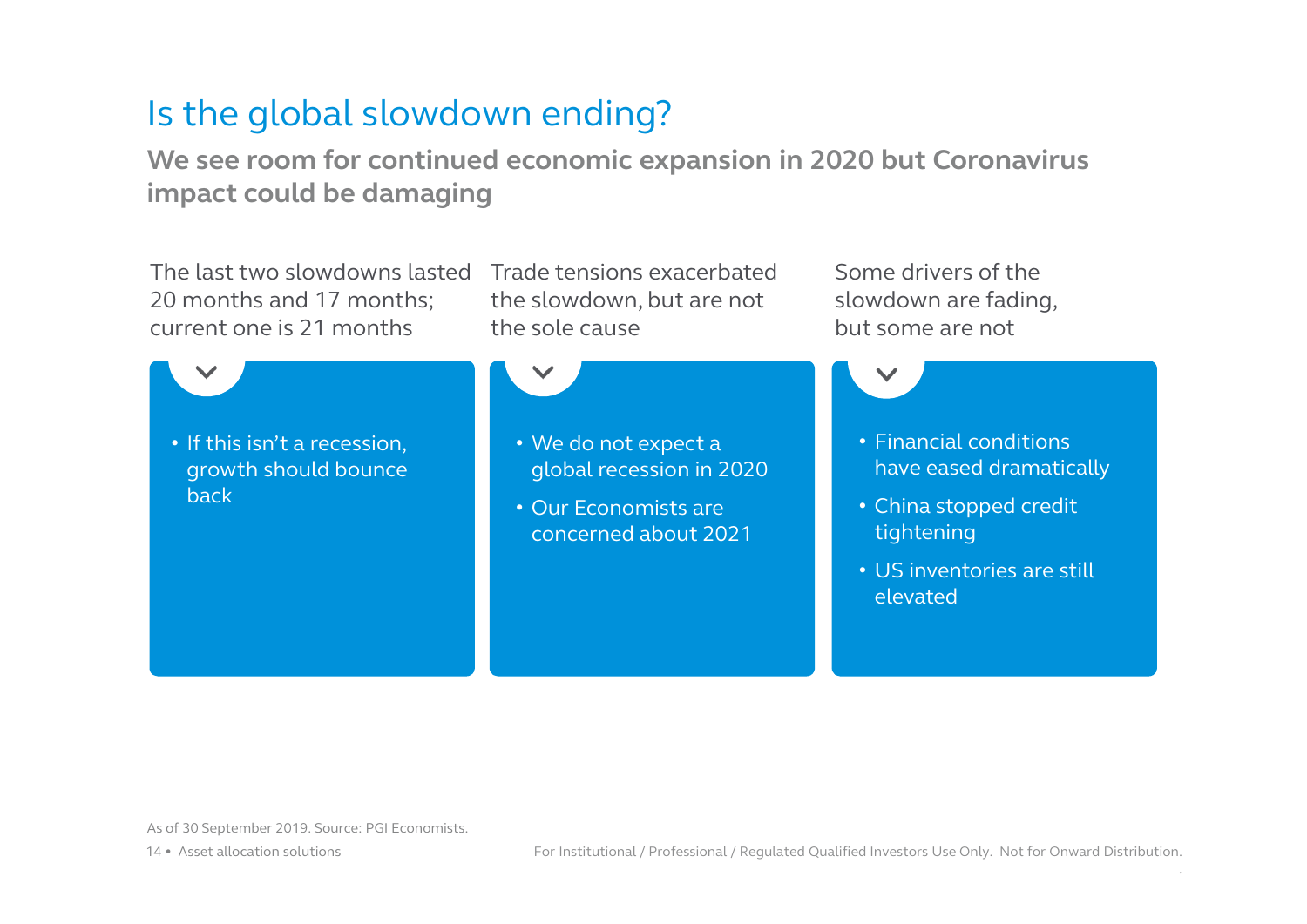### Signs of a rebound from Asia

**Near-term reasons for optimism in China, India, Indonesia, Korea, and Japan.**



#### **Asia vs. OECD leading indicators**

As of 30 September 2019. Source: PGI Economists, Macrobond, Bloomberg, OECD. Grey bars indicate recession.

15 • Asset allocation solutions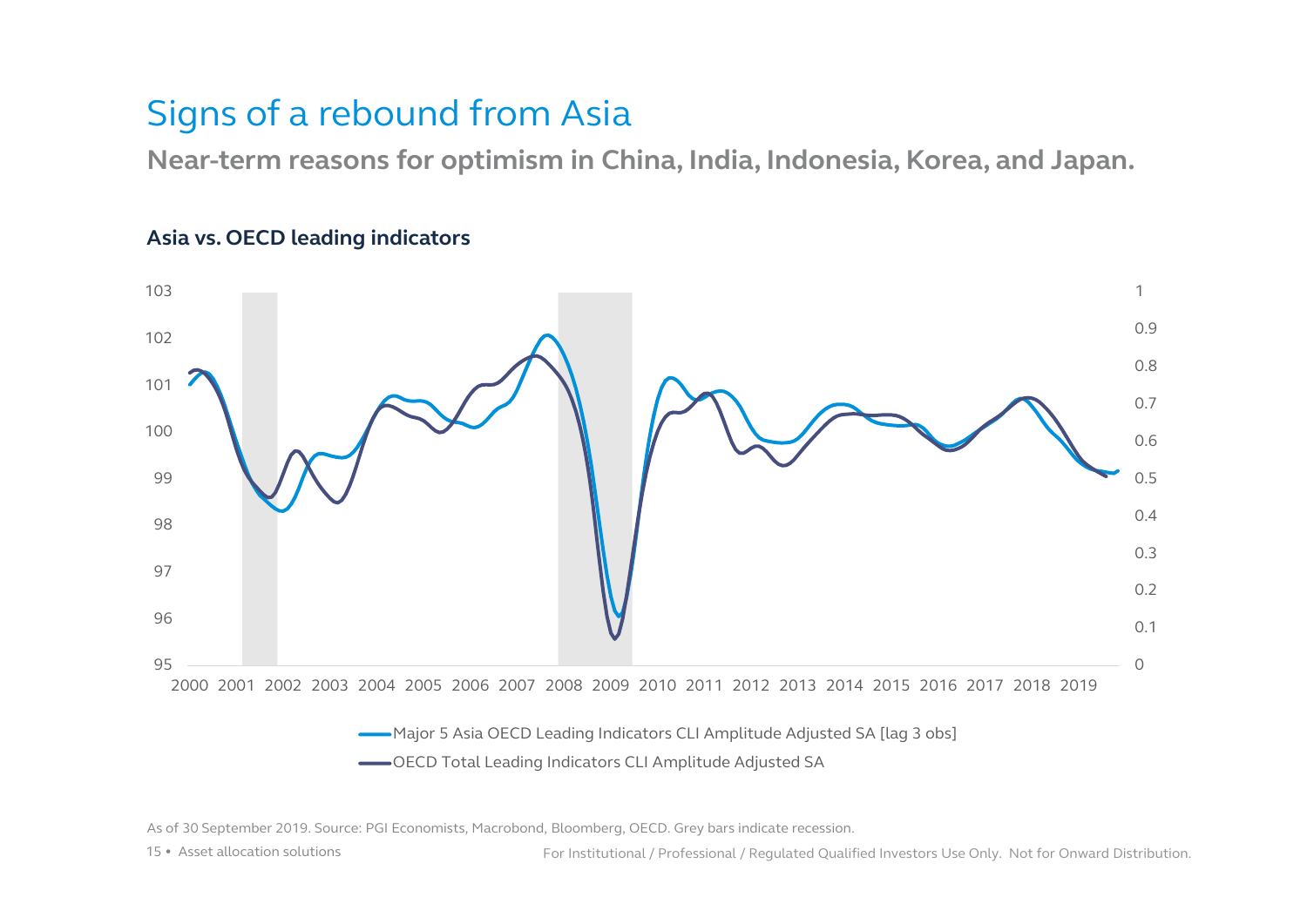### Sector earnings decoupling

**Technology earnings have decoupled from the rest of the market.**



As of 30 September 2019. Source: Bloomberg, FactSet. Growth indexed to 100.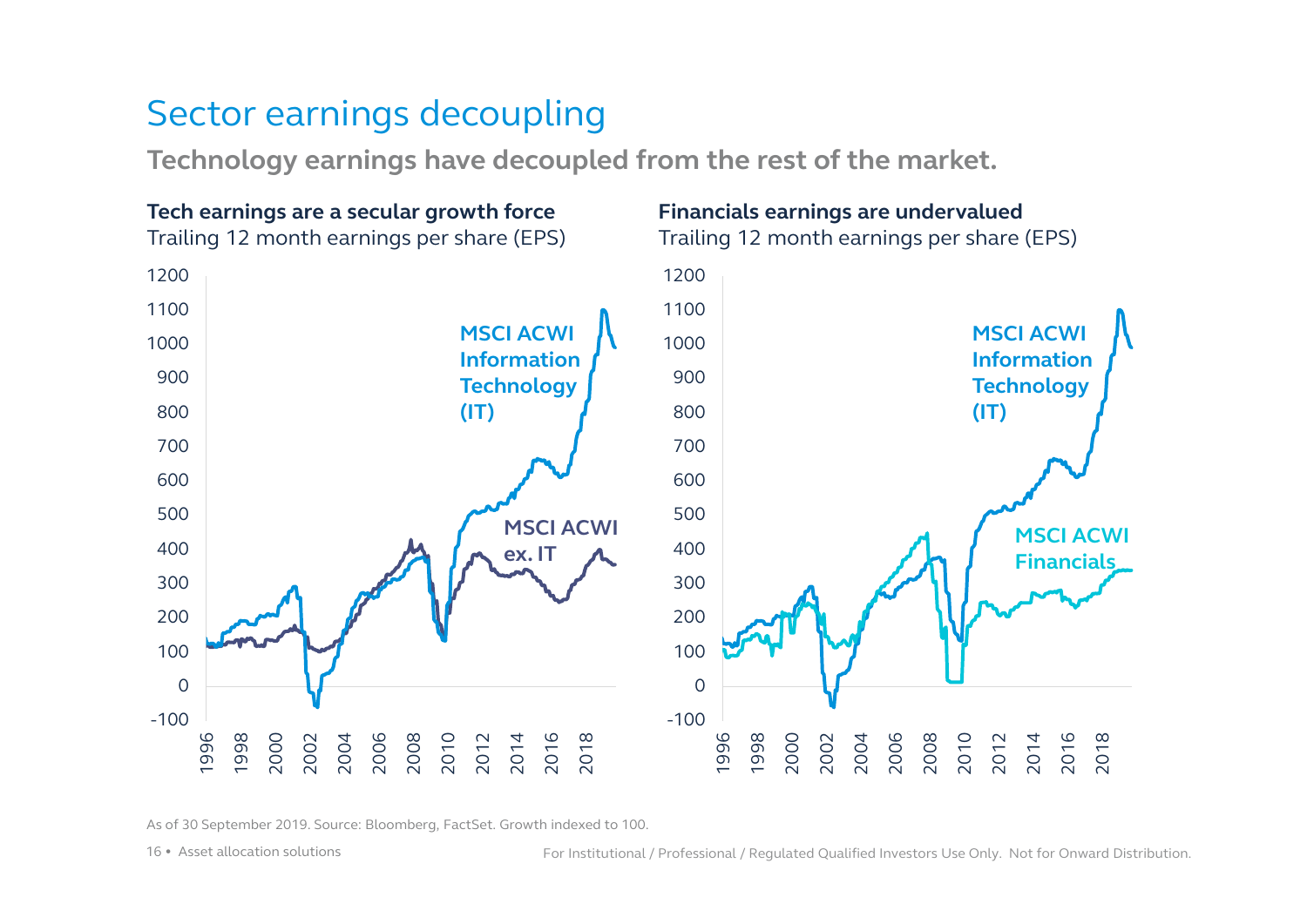### Technology's remarkable run

**Our Bang+ index is up over 3,000% since the global financial crisis.**

#### **Growth, indexed to 100 b Bang+ constituents**



As of 31 January 2020. Source: Bloomberg, Principal Portfolio Strategies. Bang+ is a proprietary index comprising 13 stocks with returns measured in USD. The index is rebased to 100 as of 31 December 2008. For illustrative purposes only. It should not be assumed that securities identified above will prove to be profitable or have been chosen for investment within our portfolios. Any reference to a specific security does not constitute a recommendation to buy, sell or hold such security. These are current views and opinions of Principal Portfolio Strategies and is shown for illustrative and informational purposes only. See Important Information section for further details.

17 • Asset allocation solutions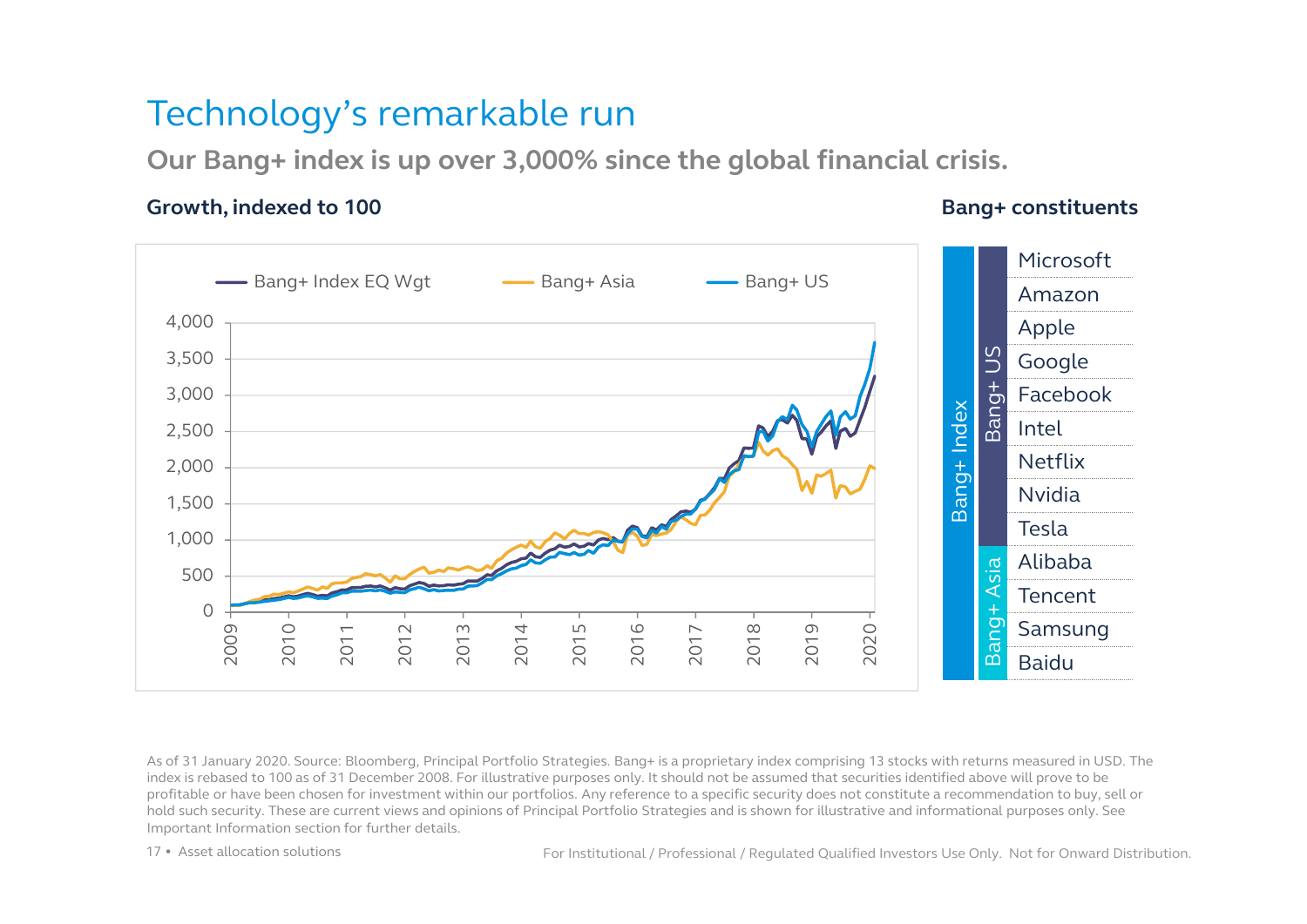### Now is the time to "act"

**Pair-wise correlations have declined, which favors active managers.** 



As of 30 September 2019. Source: Bank of America Merrill Lynch. Average pair-wise stock correlations based on 90-day periods with daily frequency. Reprinted by permission. Copyright © 2019 Bank of America Corporation ("BAC"). See Important Information section for further details.

18 • Asset allocation solutions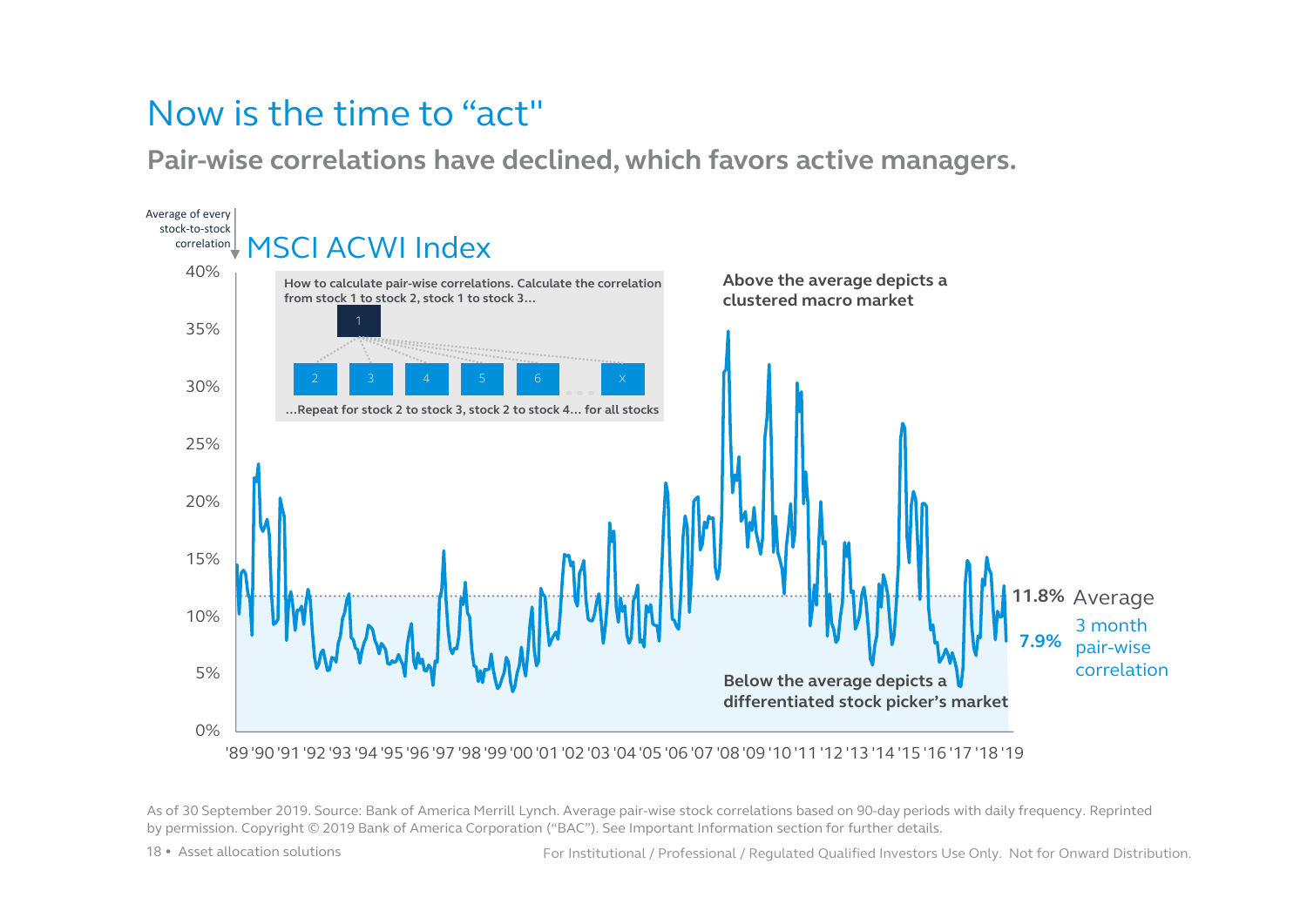### Our proprietary indicators





#### **Recovering growth but expensive valuations**

|                  | <b>Indicator</b>                                         | <b>Jan'20</b> | <b>Dec'19</b> | <b>Dec'18</b> | 1 month  |
|------------------|----------------------------------------------------------|---------------|---------------|---------------|----------|
|                  | PPS Global Manufacturing PMI Index                       | 49.9          | 48.5          | 52.0          | ↑        |
|                  | PPS Leading Industrial Production Indicator <sup>2</sup> | 47.3          | 47.0          | 50.0          | ↑        |
|                  | PPS Global Inflation Index <sup>1</sup>                  | 2.3%          | 2.1%          | 2.3%          | 个        |
|                  | PPS Global Financial Conditions Index                    | 0.44          | .45           | 0.03          | $=$      |
|                  | PPS Global Economic Surprise Index <sup>3</sup>          | 0.25          | 0.24          | $-0.07$       | ↑        |
| Fundamental      | PPS Global 3-month Earnings Revision Ratio               | 0.44          | 0.43          | 0.38          | $=$      |
|                  | PPS Global 3-month EPS change (in US\$)                  | $-2%$         | $-1%$         | $-3%$         | $\equiv$ |
|                  | Global 2020 EPS growth expectation                       | 9%            | 10%           | 10%           | =        |
|                  | Global Credit Rating Upgrade/Downgrade Ratio             | 0.73          | 0.73          | 1.07          | $=$      |
|                  | PPS Equity Valuation Composite (MSCI AC World)           | $-0.9$        | $-0.9$        | 0.5           | Ξ        |
|                  | PPS 10-yr Treasury Valuation <sup>4</sup>                | $-1.5$        | $-0.8$        | 0.3           | 个        |
| Valuation        | PPS Investment Grade Spread <sup>4</sup>                 | $-1.1$        | $-1.4$        | $-0.1$        | ↓        |
|                  | PPS High Yield Spread <sup>4</sup>                       | $-0.8$        | $-1.2$        | $-0.1$        | ↓        |
|                  | PPS Cross Asset Volatility Index                         | 60.3          | 51.7          | 80.5          | ↓        |
| <b>Technical</b> | PPS Cyclical Risk Environment Index                      | $-1.09$       | $-0.81$       | $-0.93$       | ↓        |
|                  | PPS Reflation Positioning Indicator                      | $-0.31$       | $-0.23$       | $-0.19$       | ↓        |

As of 31 January 2020. Source: Bloomberg, Principal Portfolio Strategies. These are the current views and opinions of Principal Portfolio Strategies and is not intended to be, nor should it be relied upon in any way as a forecast or guarantee of future events regarding particular investments or the markets in general. See important information section for further details. 13 month weighted moving average. 23 month weighted moving average as of prior month. 310 year rolling z score.

19 • Global asset allocation viewpoints For Institutional / Professional / Regulated Qualified Investors Use Only. Not for Onward Distribution.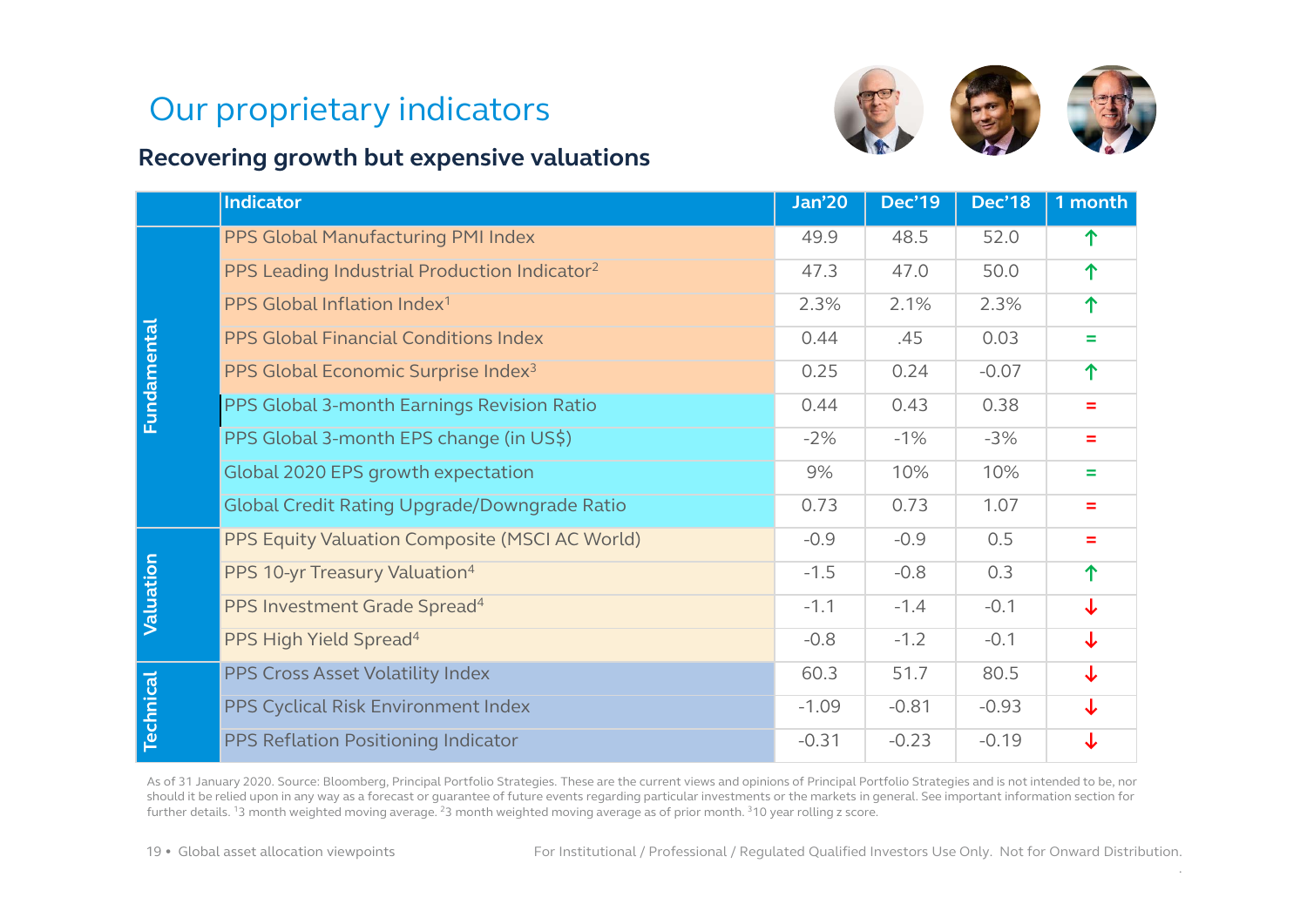### Key Risks **Be Prudent**



These are current views and opinions of Principal Portfolio Strategies and is shown for illustrative and informational purposes only.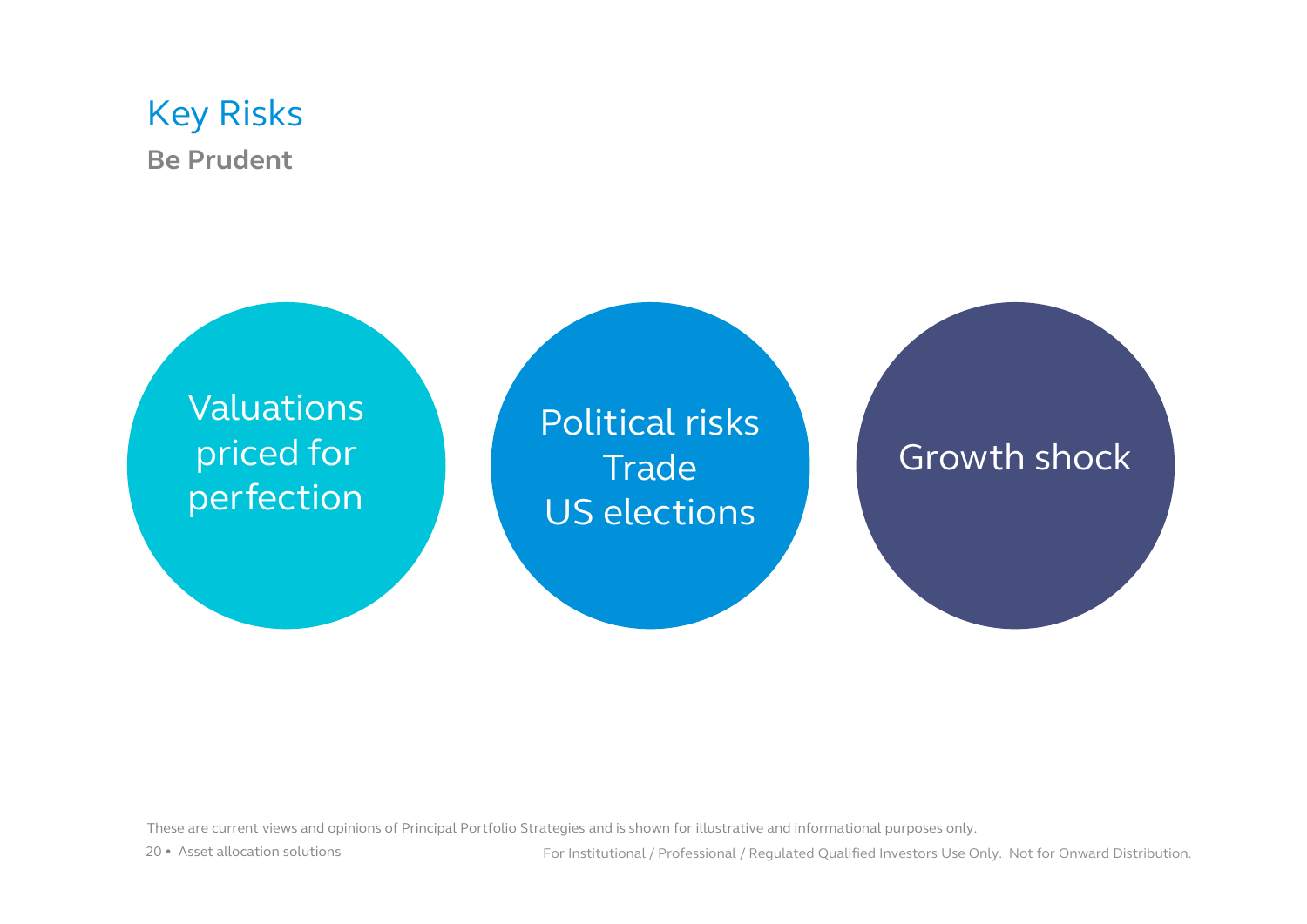### Thoughts for Long-term asset allocators

**Investors should reevaluate expectations when managing their portfolios.**



These are current views and opinions of Principal Portfolio Strategies and is shown for illustrative and informational purposes only.

21 • Asset allocation solutions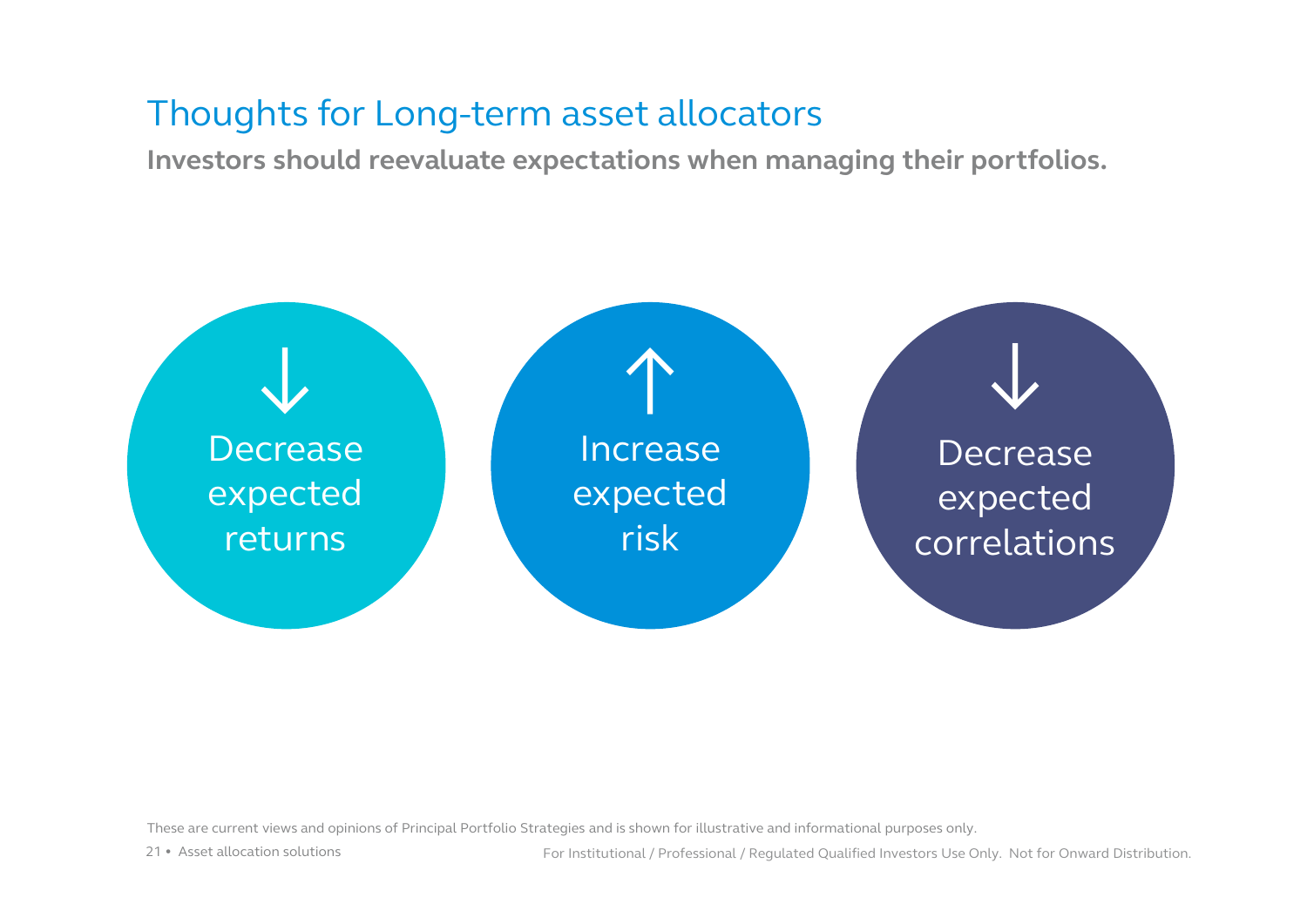### Global asset allocation



#### **Our investment outlook**

Equities continue to benefit from the growing global economy, while fixed income investors may benefit from clipping coupons in the benign interest rate outlook. Alternatives can provide an opportunity to limit portfolio risk, while offering potential returns greater than fixed income.

From the previous quarter, we have raised our preference for US Treasuries but remain underweight given low yields, and correspondingly, we have reduced our preference for US high yield bonds back to neutral to take a more defensive tilt in the portfolio due to elevated concerns regarding geopolitical risks and continued weak manufacturing PMI (purchasing managers index). In addition, we have raised our duration preference to neutral as our rate expectations are flat +/- given year-end yields.

| <b>Asset allocation</b> |  | Less << Neutral >>More | <b>Investment Preference</b> |  |
|-------------------------|--|------------------------|------------------------------|--|
| Equities                |  |                        |                              |  |
| Fixed Income            |  |                        |                              |  |
| Alternatives            |  |                        |                              |  |
| <b>Equities</b>         |  |                        |                              |  |
|                         |  |                        |                              |  |
| <b>US</b>               |  |                        |                              |  |
| Large Cap               |  |                        |                              |  |
| Mid Cap                 |  |                        |                              |  |
| Small Cap               |  |                        |                              |  |
| Ex-US                   |  |                        |                              |  |
| Europe                  |  |                        |                              |  |
| Japan                   |  |                        |                              |  |
| Asia ex Japan           |  |                        |                              |  |
| <b>Emerging Markets</b> |  |                        |                              |  |

Key:  $\bigcirc \rightarrow \bigcirc$  indicates a change in preference from the previous quarter (light blue) to the current quarter (darker blue).

investments or the markets in general. The markets in general. The markets in general. The markets in general.  $\blacksquare$ As of 31 December 2019. Alternatives asset classes include REITs, international real estate, MLPs, commodities, TIPS, multi-alternatives, and cash. These are the current views and opinions of Principal Portfolio Strategies and is not intended to be, nor should it be relied upon in any way as a forecast or guarantee of future events regarding particular

22 • Global asset allocation viewpoints

May Not be Used With the Public.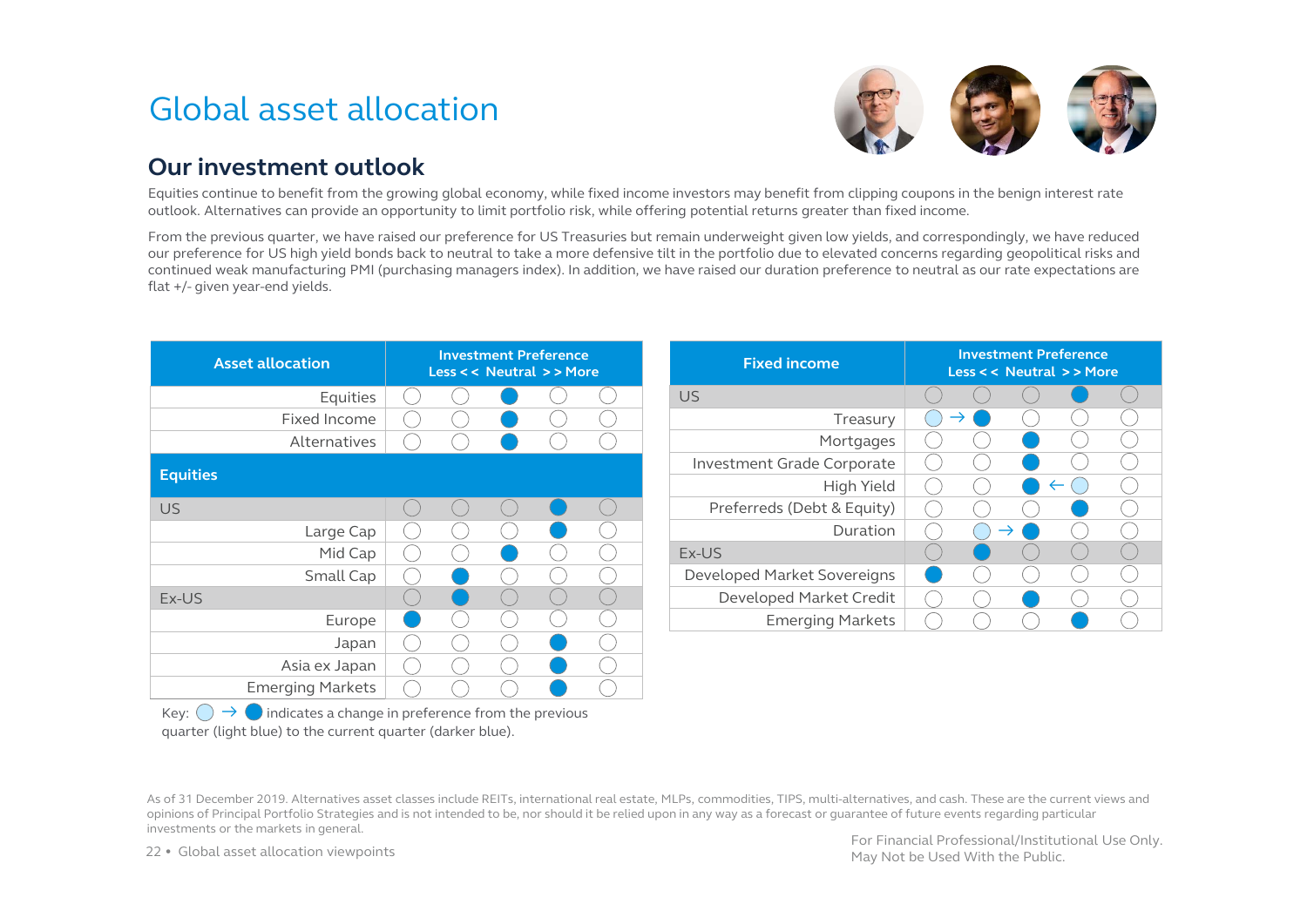## Thank You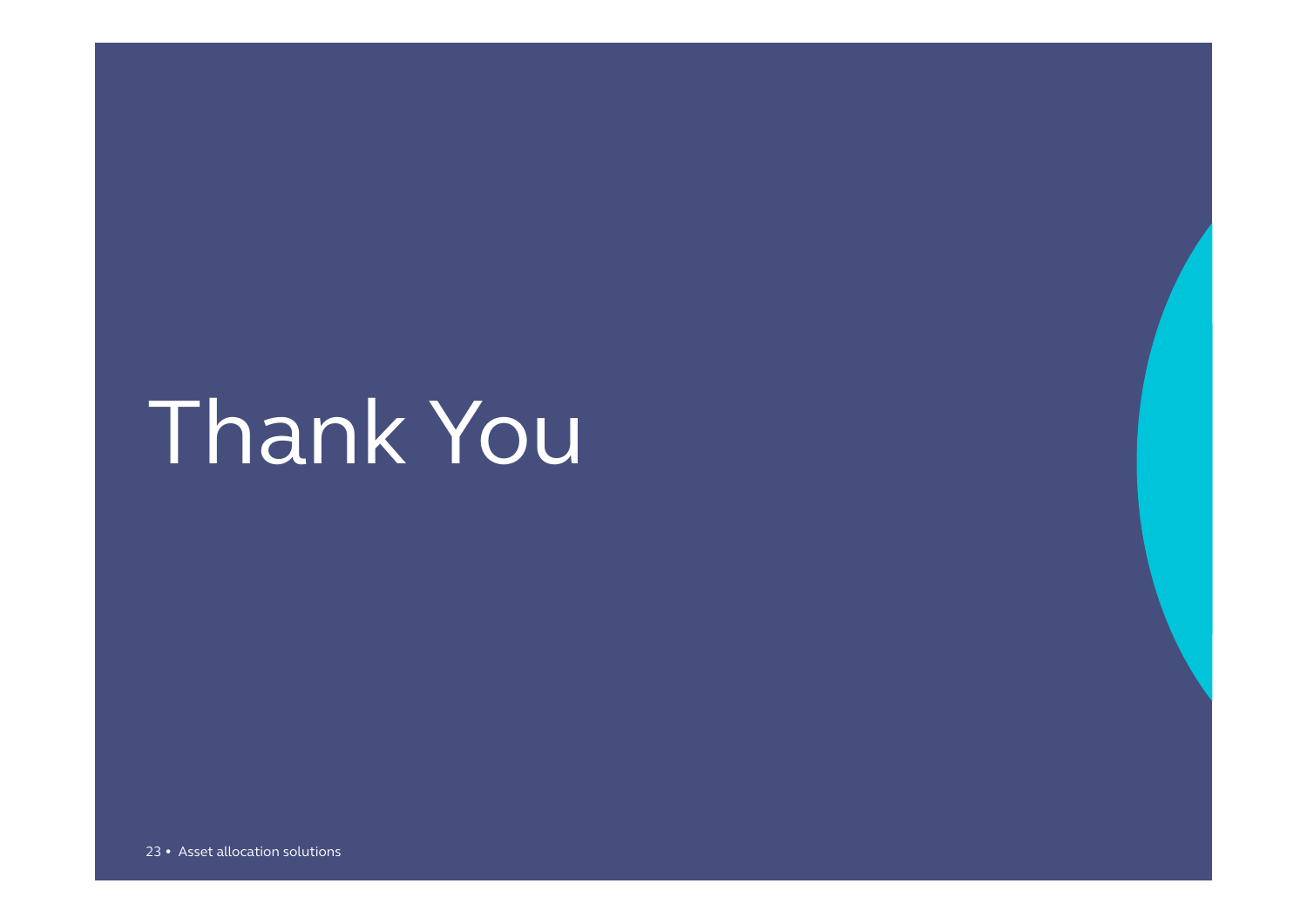### Valuation Composite

| January-20                            | Composite 1M Chg 3M Chg 12M Chg |       |       |       | <b>Times</b> | Price to       |       |       | 1M Chg 3M Chg 12M Chg | Times          | Price to    |       | 1M Chg 3M Chg 12M Chg |        | <b>Times</b> |
|---------------------------------------|---------------------------------|-------|-------|-------|--------------|----------------|-------|-------|-----------------------|----------------|-------------|-------|-----------------------|--------|--------------|
|                                       |                                 |       |       |       | Cheaper      | <b>NTM EPS</b> |       |       |                       | <b>Cheaper</b> | <b>Book</b> |       |                       |        | Cheaper      |
| <b>MSCI AC World</b>                  | $-0.9$                          | 0.1   | (0.4) | (0.9) | 90%          | 16.1           | $-1%$ | 4%    | 15%                   | 93%            | 2.4         | 0%    | 4%                    | 10%    | 77%          |
| <b>MSCI World Index</b>               | $-1.0$                          | 0.0   | (0.4) | (0.9) | 95%          | 16.8           | $-1%$ | 5%    | 16%                   | 93%            | 2.6         | 0%    | 4%                    | 12%    | 89%          |
| <b>MSCI EAFE</b>                      | $-0.1$                          | 0.1   | (0.1) | (0.6) | 46%          | 14.4           | $-2%$ | 3%    | 14%                   | 69%            | 1.7         | $-1%$ | 1%                    | 8%     | 51%          |
| <b>MSCI EM (Emerging Markets)</b>     | $-0.2$                          | 0.2   | (0.3) | (0.5) | 60%          | 12.2           | $-5%$ | 1%    | 7%                    | 80%            | 1.7         | $-3%$ | 3%                    | 2%     | 42%          |
| <b>MSCI AC Asia ex JP</b>             | $-0.2$                          | 0.3   | (0.2) | (0.6) | 63%          | 12.8           | $-5%$ | 0%    | 7%                    | 71%            | 1.6         | $-3%$ | 3%                    | 3%     | 36%          |
| <b>MSCI World ex USA</b>              | 0.0                             | 0.1   | (0.1) | (0.6) | 46%          | 14.4           | $-1%$ | 3%    | 14%                   | 69%            | 1.7         | $-1%$ | 1%                    | 8%     | 51%          |
| <b>MSCI EM Latin America</b>          | 0.1                             | 0.1   | (0.3) | 0.4   | 44%          | 13.2           | $-2%$ | 3%    | 1%                    | 81%            | 2.1         | $-2%$ | 3%                    | 0%     | 67%          |
| <b>MSCI EM Eastern Europe</b>         | 0.7                             | 0.0   | (0.0) | 0.1   | 29%          | 7.3            | $-1%$ | 3%    | 8%                    | 49%            | 1.0         | $-1%$ | $-1%$                 | $-2%$  | 47%          |
| <b>MSCI BRIC</b>                      | $-0.3$                          | 0.1   | (0.3) | (0.2) | 66%          | 11.7           | $-5%$ | 3%    | 6%                    | 69%            | 1.8         | $-3%$ | 4%                    | 3%     | 56%          |
| <b>MSCI USA</b>                       | $-1.5$                          | 0.0   | (0.5) | (1.1) | 99%          | 18.6           | $-1%$ | 6%    | 17%                   | 98%            | 3.7         | 0%    | 5%                    | 13%    | 100%         |
| <b>MSCI Europe</b>                    | $-0.3$                          | 0.1   | (0.1) | (0.6) | 51%          | 14.3           | $-2%$ | 3%    | 13%                   | 72%            | 1.8         | $-2%$ | 0%                    | 9%     | 60%          |
| <b>MSCI Japan</b>                     | 0.3                             | 0.1   | (0.0) | (0.3) | 36%          | 14.1           | $-2%$ | 2%    | 18%                   | 43%            | 1.3         | $-2%$ | 1%                    | 7%     | 46%          |
| <b>MSCI Germany</b>                   | $-0.2$                          | 0.1   | 0.0   | (0.7) | 57%          | 13.7           | $-2%$ | 2%    | 19%                   | 83%            | 1.6         | $-2%$ | $-6%$                 | 5%     | 43%          |
| <b>MSCI United Kingdom</b>            | 0.6                             | 0.2   | (0.1) | (0.1) | 19%          | 12.8           | $-3%$ | 2%    | 6%                    | 56%            | 1.7         | $-3%$ | 1%                    | 3%     | 18%          |
| <b>MSCI China</b>                     | $-0.2$                          | 0.2   | (0.3) | (0.3) | 66%          | 11.4           | $-6%$ | 3%    | 5%                    | 55%            | 1.7         | $-4%$ | 5%                    | 4%     | 41%          |
| <b>MSCI USA Large Cap</b>             | $-1.6$                          | 0.0   | (0.5) | (1.1) | 99%          | 18.5           | $-1%$ | 6%    | 16%                   | 98%            | 3.8         | 0%    | 6%                    | 14%    | 100%         |
| <b>MSCI USA Mid Cap</b>               | $-0.9$                          | 0.1   | (0.4) | (1.1) | 99%          | 19.3           | $-1%$ | 6%    | 18%                   | 95%            | 3.0         | 0%    | 4%                    | 9%     | 98%          |
| <b>MSCI USA Small Cap</b>             | 0.1                             | 0.2   | 0.0   | (0.1) | 36%          | 21.2           | $-4%$ | 1%    | 10%                   | 66%            | 2.2         | $-3%$ | 0%                    | $-1%$  | 45%          |
| <b>MSCI USA Value</b>                 | $-0.6$                          | 0.2   | (0.1) | (0.6) | 81%          | 14.5           | $-3%$ | 1%    | 11%                   | 77%            | 2.3         | $-2%$ | $-1%$                 | 3%     | 86%          |
| <b>MSCI USA Growth</b>                | $-2.5$                          | (0.1) | (0.9) | (1.6) | 100%         | 25.5           | 2%    | 12%   | 24%                   | 100%           | 8.1         | 2%    | 22%                   | 38%    | 100%         |
| <b>MSCI India</b>                     | $-0.2$                          | 0.1   | (0.1) | (0.1) | 63%          | 18.3           | $-2%$ | 0%    | 3%                    | 85%            | 2.9         | $-1%$ | 4%                    | $-1%$  | 28%          |
| <b>MSCI Korea</b>                     | 0.1                             | 0.2   | (0.3) | (0.8) | 54%          | 10.9           | $-5%$ | $-2%$ | 18%                   | 88%            | 1.0         | $-2%$ | 2%                    | $-4%$  | 14%          |
| <b>MSCI Hong Kong</b>                 | 0.9                             | 0.3   | 0.1   | 0.3   | 13%          | 14.1           | $-5%$ | $-2%$ | $-5%$                 | 17%            | 1.2         | $-5%$ | $-1%$                 | $-6%$  | 15%          |
| <b>MSCI Taiwan</b>                    | $-0.2$                          | 0.2   | (0.0) | (0.8) | 81%          | 15.4           | $-6%$ | $-4%$ | 15%                   | 91%            | 2.0         | $-4%$ | 1%                    | 18%    | 73%          |
| <b>MSCI Singapore</b>                 | 0.7                             | 0.1   | 0.1   | (0.0) | 15%          | 12.5           | $-3%$ | $-1%$ | 5%                    | 21%            | 1.2         | $-2%$ | 0%                    | 0%     | 15%          |
| <b>MSCI Thailand</b>                  | $-0.6$                          | 0.3   | 0.0   | (0.2) | 79%          | 14.9           | $-4%$ | 0%    | 4%                    | 92%            | 1.9         | $-4%$ | $-2%$                 | $-6%$  | 18%          |
| <b>MSCI Malaysia</b>                  | 0.6                             | 0.3   | 0.3   | 0.4   | 13%          | 15.2           | $-4%$ | $-4%$ | $-5%$                 | 64%            | 1.6         | $-4%$ | $-1%$                 | $-8%$  | 3%           |
| <b>MSCI Philippines</b>               | 0.3                             | 0.4   | 0.4   | 0.8   | 39%          | 14.5           | $-9%$ | $-8%$ | $-14%$                | 39%            | 1.9         | $-8%$ | $-9%$                 | $-13%$ | 18%          |
| <b>MSCI Indonesia</b>                 | 0.2                             | 0.2   | 0.1   | 0.6   | 27%          | 14.9           | $-4%$ | $-1%$ | $-2%$                 | 79%            | 2.5         | $-4%$ | $-5%$                 | $-13%$ | 9%           |
| <b>MSCI China A Onshore Large Cap</b> | 0.0                             | 0.1   | (0.2) | (0.8) | 58%          | 11.5           | $-3%$ | 1%    | 19%                   | 52%            | 1.9         | $-2%$ | 3%                    | 22%    | 61%          |
| <b>MSCI Brazil</b>                    | $-0.7$                          | 0.1   | (0.3) | 0.2   | 80%          | 13.1           | $-2%$ | 3%    | 3%                    | 94%            | 2.3         | $-2%$ | 3%                    | 7%     | 82%          |
| <b>MSCI Russia</b>                    | 0.6                             | 0.0   | (0.1) | (0.1) | 37%          | 6.7            | 0%    | 5%    | 17%                   | 57%            | 1.0         | 0%    | 0%                    | 5%     | 51%          |
| <b>MSCI Mexico</b>                    | 1.2                             | (0.0) | (0.1) | 0.4   | 11%          | 13.9           | 1%    | 4%    | 3%                    | 44%            | 2.0         | 1%    | $-1%$                 | $-6%$  | 8%           |

As of 31 January 2020. Source: Bloomberg, Factset, Principal Portfolio Strategies.

24 • Asset allocation solutions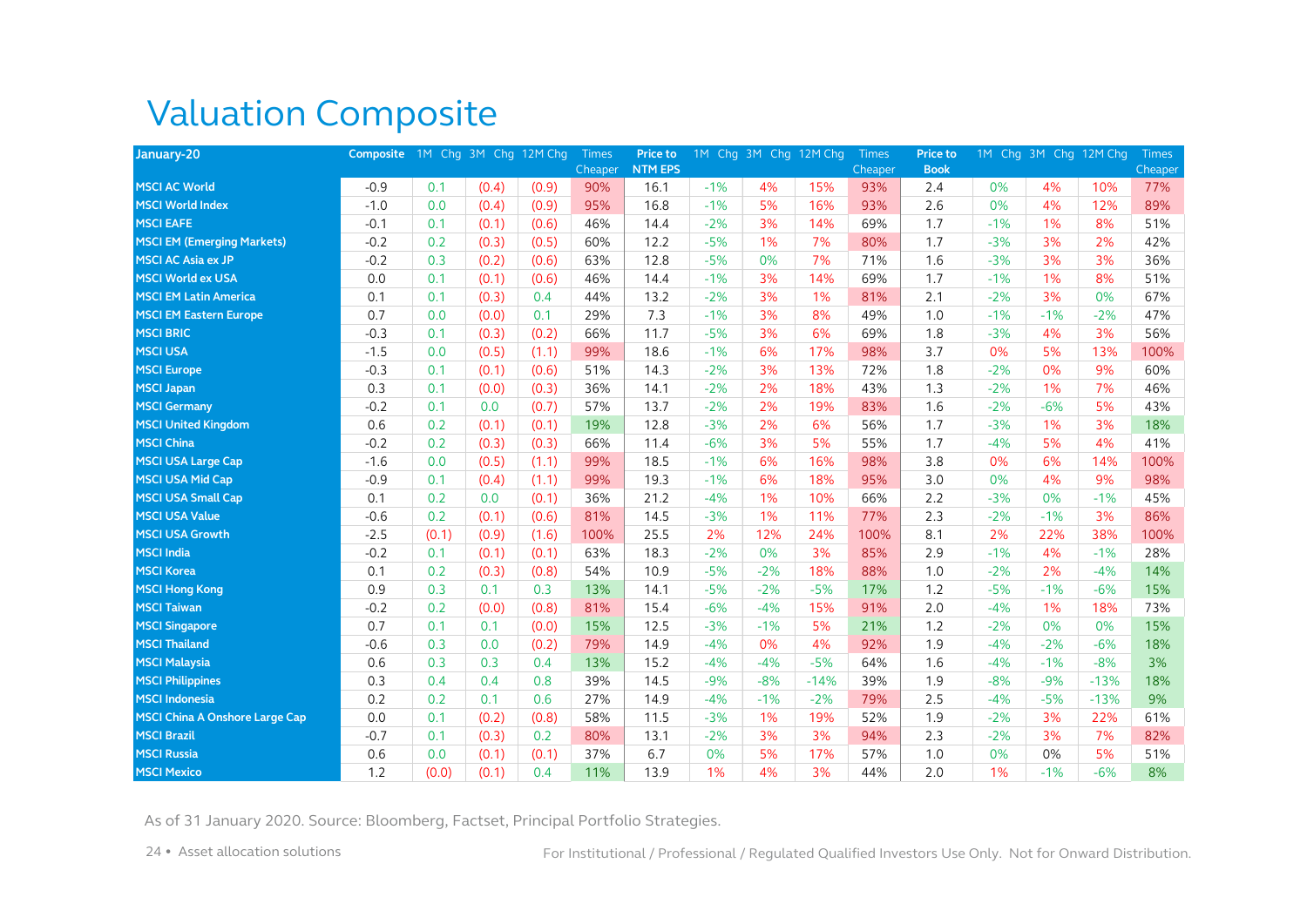### Earnings Growth

|                                   |            |                     |      |               | <b>Earnings</b> |                      |      |                       |      |      |                      |
|-----------------------------------|------------|---------------------|------|---------------|-----------------|----------------------|------|-----------------------|------|------|----------------------|
| January-20                        |            | <b>Sales Growth</b> |      | <b>Growth</b> |                 | <b>Margin Growth</b> |      | <b>Dividend Yield</b> |      |      | <b>Payout Ratios</b> |
|                                   | <b>CCY</b> | 2019                | 2020 | 2019          | 2020            | 2019                 | 2020 | 2019                  | 2020 | 2019 | 2020                 |
| <b>MSCI AC World</b>              | <b>USD</b> | 1%                  | 4%   | $-2%$         | 9%              | $-4%$                | 5%   | 2%                    | 3%   | 42%  | 41%                  |
| <b>MSCI World Index</b>           | <b>USD</b> | 2%                  | 4%   | $-1%$         | 8%              | $-3%$                | 4%   | 2%                    | 2%   | 43%  | 41%                  |
| <b>MSCI World ex USA</b>          | <b>USD</b> | 1%                  | 2%   | $-2%$         | 6%              | $-3%$                | 3%   | 3%                    | 3%   | 52%  | 50%                  |
| <b>MSCI EM (Emerging Markets)</b> | <b>USD</b> | $-6%$               | 8%   | $-11%$        | 16%             | $-5%$                | 8%   | 3%                    | 3%   | 41%  | 38%                  |
| <b>MSCI AC Asia Pacific ex JP</b> | <b>USD</b> | $-3%$               | 8%   | $-8%$         | 13%             | $-5%$                | 5%   | 3%                    | 3%   | 45%  | 41%                  |
| <b>S&amp;P 500</b>                | <b>USD</b> | 5%                  | 5%   | 1%            | 9%              | $-4%$                | 4%   | 2%                    | 2%   | 36%  | 35%                  |
| <b>MSCI Europe</b>                | <b>EUR</b> | 1%                  | 3%   | 2%            | 6%              | 1%                   | 4%   | 4%                    | 4%   | 56%  | 54%                  |
| <b>MSCI Japan</b>                 | <b>JPY</b> | 2%                  | 2%   | $-11%$        | 6%              | $-13%$               | 4%   | 2%                    | 2%   | 36%  | 36%                  |
| <b>MSCI Germany</b>               | <b>EUR</b> | 2%                  | 5%   | $-4%$         | 8%              | $-5%$                | 3%   | 3%                    | 3%   | 44%  | 44%                  |
| <b>MSCI China</b>                 | <b>CNY</b> | 1%                  | 12%  | 5%            | 12%             | 4%                   | 0%   | 2%                    | 2%   | 29%  | 28%                  |
| <b>MSCI United Kingdom</b>        | GBP        | $-5%$               | 1%   | $-4%$         | 5%              | 1%                   | 4%   | 5%                    | 5%   | 66%  | 62%                  |
| <b>MSCI India</b>                 | <b>INR</b> | 1%                  | 8%   | 4%            | 22%             | 3%                   | 13%  | 1%                    | 2%   | 33%  | 32%                  |
| <b>MSCI Korea</b>                 | <b>KRW</b> | 0%                  | 6%   | $-38%$        | 37%             | $-38%$               | 30%  | 2%                    | 2%   | 35%  | 27%                  |
| <b>MSCI Taiwan</b>                | <b>TWD</b> | $-2%$               | 6%   | $-6%$         | 15%             | $-4%$                | 9%   | 4%                    | 4%   | 65%  | 62%                  |
| <b>MSCI Brazil</b>                | <b>BRL</b> | 5%                  | 6%   | 2%            | 22%             | $-2%$                | 15%  | 3%                    | 3%   | 52%  | 44%                  |
| <b>MSCI USA Large Cap</b>         | <b>USD</b> | 4%                  | 5%   | 0%            | 10%             | $-4%$                | 4%   | 2%                    | 2%   | 37%  | 36%                  |
| <b>MSCI USA Mid Cap</b>           | <b>USD</b> | $-4%$               | 4%   | $-3%$         | 10%             | 1%                   | 6%   | 2%                    | 2%   | 32%  | 30%                  |
| <b>MSCI USA Small Cap</b>         | <b>USD</b> | 7%                  | 4%   | $-3%$         | 15%             | $-10%$               | 10%  | 2%                    | 2%   | 43%  | 37%                  |
| <b>S&amp;P 500 Value</b>          | <b>USD</b> | 6%                  | 3%   | 1%            | 7%              | $-5%$                | 3%   | 3%                    | 3%   | 40%  | 40%                  |
| S&P 500 Growth                    | <b>USD</b> | 3%                  | 8%   | 1%            | 12%             | $-3%$                | 4%   | 1%                    | 1%   | 30%  | 29%                  |

As of 31 January 2020. Source: Bloomberg, Factset, Principal Portfolio Strategies.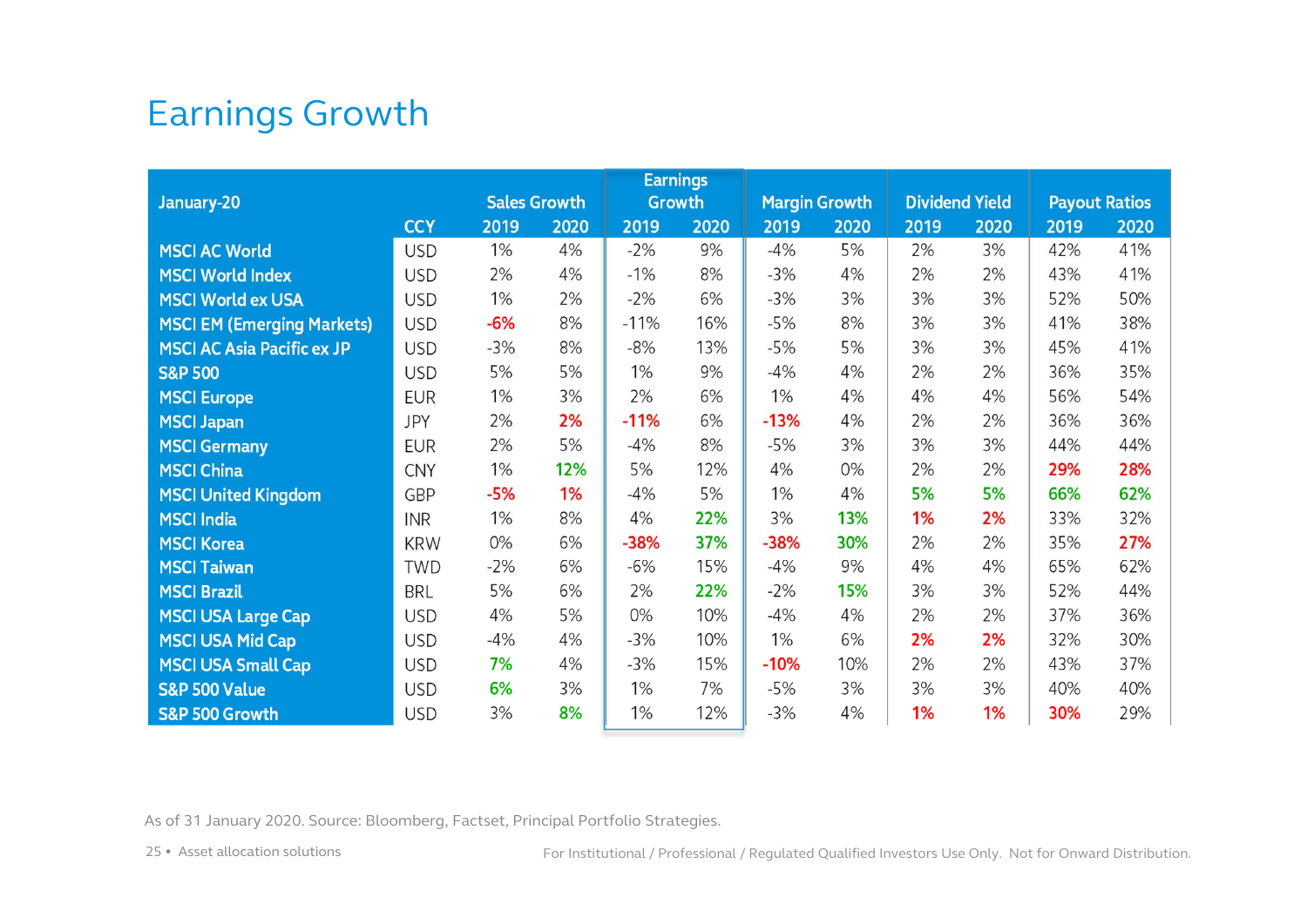### Annualized Returns (US\$)

|                             | <b>MSCI USA</b> | <b>MSCI</b><br><b>Europe</b> | <b>MSCI Japan</b> | <b>MSCI EM</b> | <b>MSCI Asia x</b><br><b>Japan</b> |
|-----------------------------|-----------------|------------------------------|-------------------|----------------|------------------------------------|
| Since 3/31/09<br>(post GFC) | 15.4%           | 9.1%                         | 8.3%              | 8.5%           | 10.4%                              |
| Since 12/31/2007            | 8.4%            | 1.3%                         | 2.8%              | 1.1%           | 2.9%                               |
| Since 12/31/2005            | 8.6%            | 4.2%                         | 2.6%              | 5.4%           | 7.1%                               |
| Since 12/31/2003            | 8.5%            | 5.5%                         | 4.6%              | 8.2%           | 8.6%                               |

As of 31 January 2020. Source: Bloomberg, Factset, Principal Portfolio Strategies. All returns are in US\$ with dividends reinvested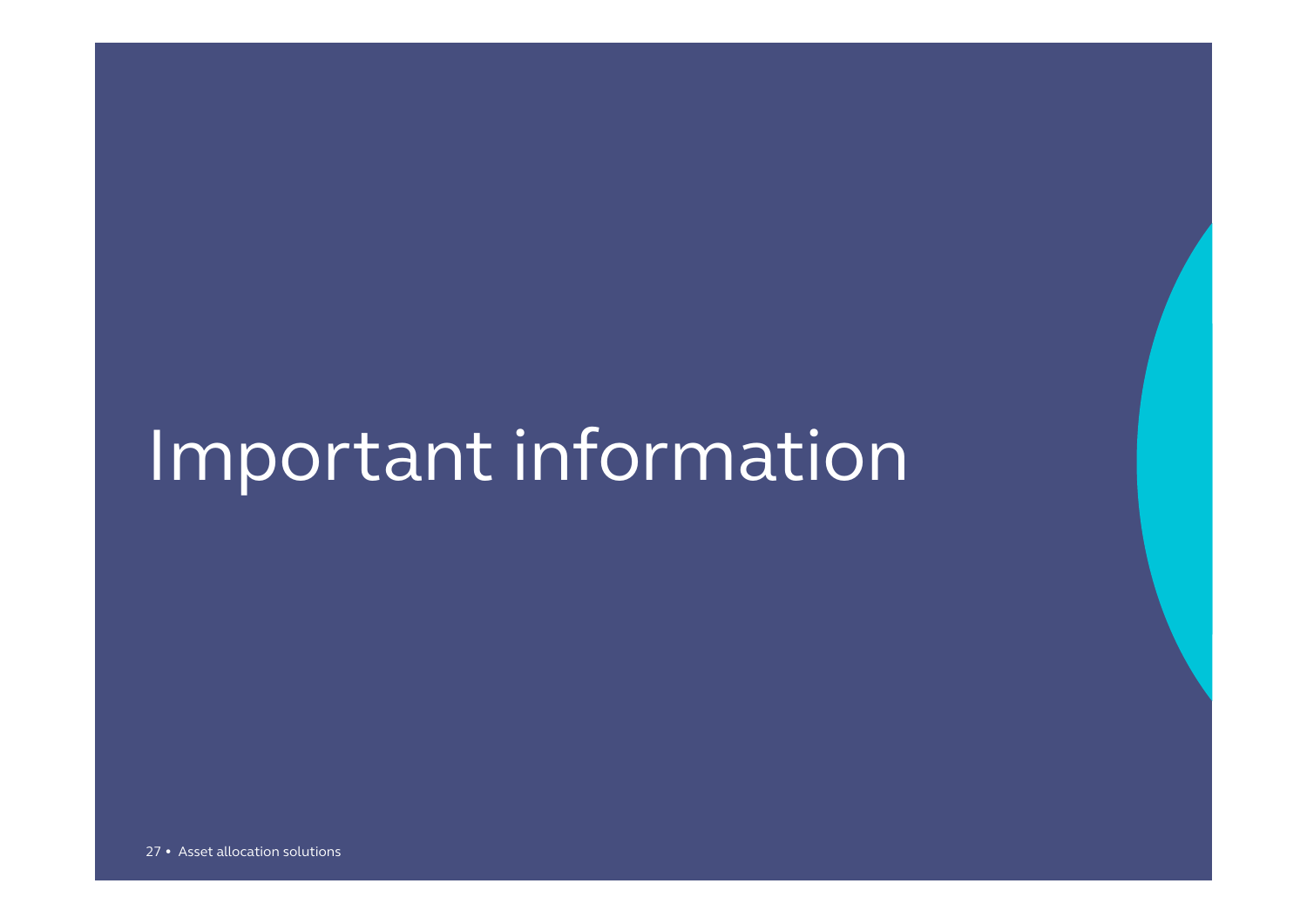### Annual disclosure presentation **Principal Global Asset Allocation Strategies**

The information in this document should not be construed as investment advice or a recommendation for the purchase or sale of any security. Past performance is not a reliable indicator of future performance and should not be relied upon to make investment decisions. The value of investments and the income from them may fall as well as rise. The information in this document derived from sources other than Principal Global Investors or its affiliates is believed to be reliable; however we do not independently verify or guarantee its accuracy or validity.

Principal Global Asset Allocation Strategies (The "Firm") is a specialized boutique within Principal Portfolio Strategies (PPS) an asset allocation group within Principal Global Investors. The investment processes that make up the PGAAS firm definition and assets under management include the following two investment processes. Dynamic Asset Allocation which provides clients with tailored asset allocation solutions and advisory services to help solve their complex investment needs/preferred outcomes. Dynamic Outcome which provides clients with a suite of established outcome-oriented investment strategies designed to address specific risks. Assets under management include assets managed by investment professionals of Principal Global Asset Allocation Strategies

"Principal Global Asset Allocation Strategies claims compliance with the Global Investment Performance Standards (GIPS®) and has prepared and presented this report in compliance with the GIPS® standards. Principal Global Asset Allocation Strategies has been independently verified for the periods of January 1, 2009, through December 31, 2018. A copy of the verification report(s) is/are available upon request. Verification assesses whether (1) the firm has complied with all the composite construction requirements of the GIPS® standards on a firm-wide basis and (2) the firm's policies and procedures are designed to calculate and present performance in compliance with the GIPS® standards. Verification does not ensure the accuracy of any specific composite presentation."

The Firm maintains a complete list and description of composites, which is available upon request.

Results are based on fully discretionary accounts under management, including those accounts no longer with the Firm. Performance results reflect total returns including income and market value changes. Accrued Accounting is used for securities that accrue income. Performance results are time-weighted rates of return, net of commissions and transaction costs. No alterations of composites as presented here have occurred because of changes in personnel or other reasons at any time. Monthly and quarterly composite calculations have been appropriately weighted by the size of each portfolio based on beginning market values. Annual and multiyear cumulative annualized composite returns are obtained by linking monthly composite results.

Unless otherwise noted, the U.S. Dollar is the currency used to express performance. Returns include the reinvestment of all income. Returns from all securities, including cash reserves and equivalents and/or convertible/preferred securities held within equity portfolios are included in performance calculations. Actual returns will be reduced by investment advisory fees and other expenses that may be incurred in the management of the account. If applicable, the annual composite dispersion presented is an asset-weighted standard deviation calculated for the accounts in the composite the entire year.

Periods after January, 2001, net returns can be either calculated by applying actual client fees for non-affiliated clients or a model tiered fee schedule for affiliated clients, unless otherwise noted. Composite net returns after January 1, 2011, are inclusive of performance-based fees (where applicable). Performance-based fees are accounted for on a cash basis. Prior to January 2003 certain commingled funds which returns may be utilized in a Composite's performance track record had net returns that reflected a deduction for administrative fees in addition to direct trading expenses and investment management fees. Therefore, the average fees will be higher during these time periods.

The index benchmarks are referred to for comparative purposes only and are not necessarily intended to parallel the risk or investment approach of the portfolios included in the composites. Representative portfolios utilized to illustrate portfolio characteristics are selected on non-performance-based criteria including account restrictions, size that is representative of strategy, length of time under advisor's management and affiliation.

Unless otherwise noted, for all international, global and regional portfolios, index performance is presented net of all foreign withholding taxes. Composite withholding taxes may vary according to the investor's domicile and reflect actual taxes incurred. Information regarding the benchmark, including the percentage of the composite invested in countries or regions not included in the benchmark, is available upon request. Returns include the effect of foreign currency exchange rates. In some cases regional composites and indices are reflected gross of withholding taxes on dividends. This is done to reflect the primary return methodology of the index.

"The information in this document contains general information only on investment matters and should not be considered as a comprehensive statement on any matter and should not be relied upon as such. The general information it contains does not take account of any investor's investment objectives, particular needs or financial situation, nor should it be relied upon in any way as a forecast or quarantee of future events regarding a particular investment or the markets in general. All expressions of opinion and predictions in this document are subject to change without notice. Subject to any contrary provisions of applicable law, no company in the Principal Global Asset Allocation Strategies nor any of their employees or directors gives any warranty of reliability or accuracy nor accepts any responsibility arising in any other way (including by reason of negligence) for errors or omissions in this document."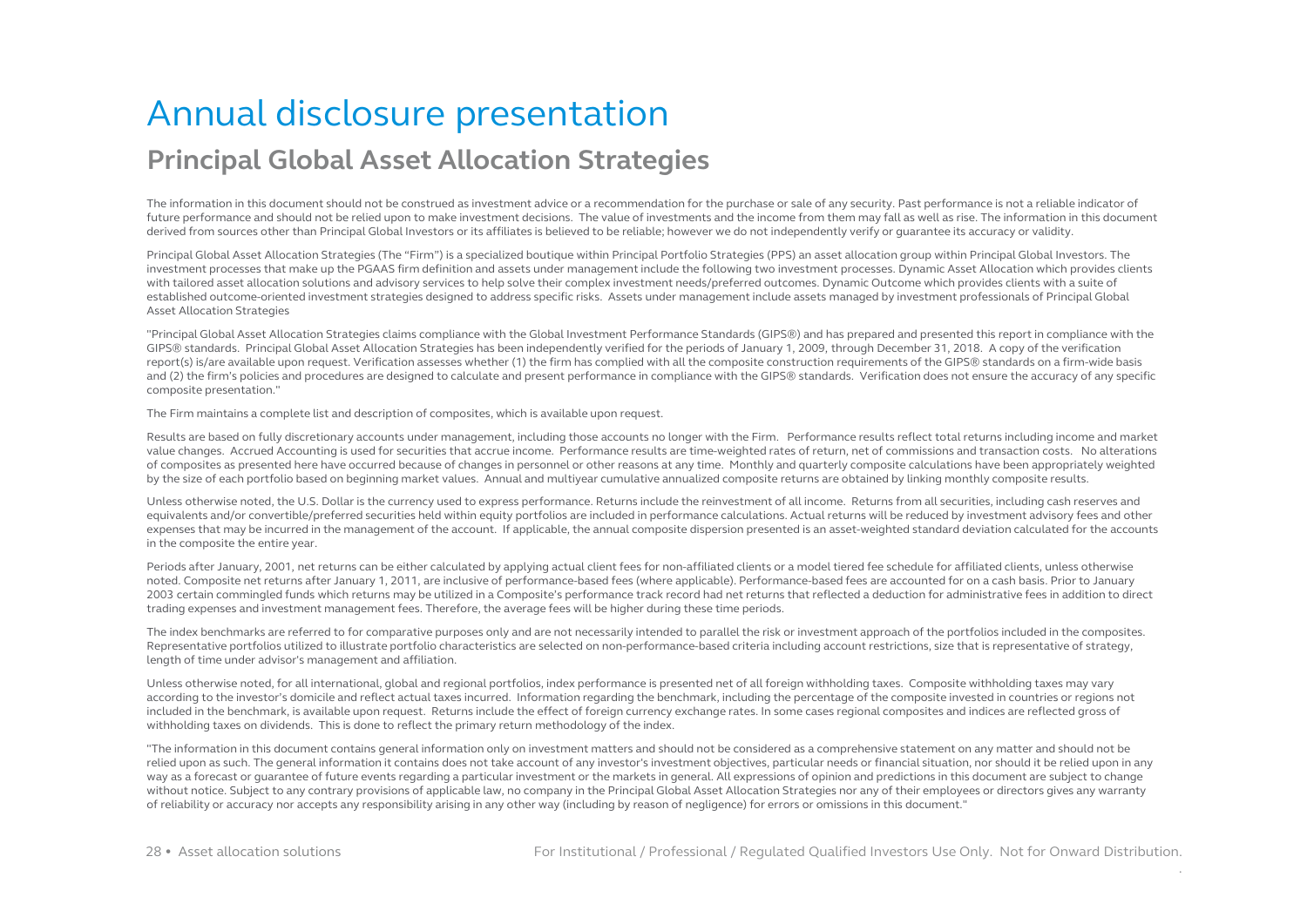MSCI ACWI Index includes large and mid cap stocks across developed and emerging market countries. © 2019 MSCI Inc. All rights reserved.

Bloomberg Barclays Global Aggregate Bond Index comprises global investment grade debt including treasuries, government-related, corporate, and securitized fixedrate bonds from developed and emerging market issuers. There are four regional aggregate benchmarks that largely comprise the Global Aggregate Index: the US Aggregate, the Pan-European Aggregate, the Asian-Pacific Aggregate, and the Canadian Aggregate Indices. The Bloomberg Barclays Global Aggregate Bond Index also includes Eurodollar, Euro-Yen, and 144A Index-eligible securities and debt from other local currency markets not tracked by regional aggregate benchmarks. ©2019 Bloomberg Finance L.P. All rights reserved.

The Russell Top 200 Growth Index measures the performance of those Russell Top 200 companies with higher price-to-book ratios and higher forecasted growth values. The stocks are also members of the Russell 1000 Growth index.

The Russell Top 200 Value Index measures the performance of those Russell Top 200 companies with lower price-to-book ratios and lower forecasted growth values. The stocks are also members of the Russell 1000 Value index.

The Russell Midcap Growth Index offers investors access to the mid-cap growth segment of the U.S. equity universe.

The Russell Midcap Value Index measures the performance of those Russell Midcap companies with lower price-to-book ratios and lower forecasted growth values. The stocks are also members of the Russell 1000 Value index.

The Russell 2000 Growth Index offers investors access to the small-cap growth segment of the U.S. equity universe. Measures the performance of those Russell 2000 companies with higher price-to-book ratios and higher forecasted growth values.

The Russell 2000 Value Index offers investors access to the small-cap value segment of the U.S. equity universe. Measures the performance of those Russell 2000 companies with lower price-to-book ratios and lower forecasted growth values.

The MSCI EAFE Growth Index captures large and mid cap securities exhibiting overall growth style characteristics across Developed Markets countries\* around the world, excluding the U.S. and Canada. The growth investment style characteristics for index construction are defined using five variables: long-term forward EPS growth rate, short-term forward EPS growth rate, current internal growth rate and long-term historical EPS growth trend and long-term historical sales per share growth trend.

The MSCI EAFE Value Index captures large and mid cap securities exhibiting overall value style characteristics across Developed Markets countries\* around the world, excluding the U.S. and Canada. The value investment style characteristics for index construction are defined using three variables: book value to price, 12-month forward earnings to price and dividend yield.

MSCI Emerging Markets Index consists of large and mid cap companies across 24 countries and represents 10% of the world market capitalization. The index covers approximately 85% of the free float-adjusted market capitalization in each country in each of the 24 countries.

The MSCI Emerging Markets Growth Index captures large and mid cap securities exhibiting overall growth style characteristics across Emerging Markets (EM) countries\*. The growth investment style characteristics for index construction are defined using five variables: long-term forward EPS growth rate, short-term forward EPS growth rate, current internal growth rate and long-term historical EPS growth trend and long-term historical sales per share growth trend.

29 • Asset allocation solutions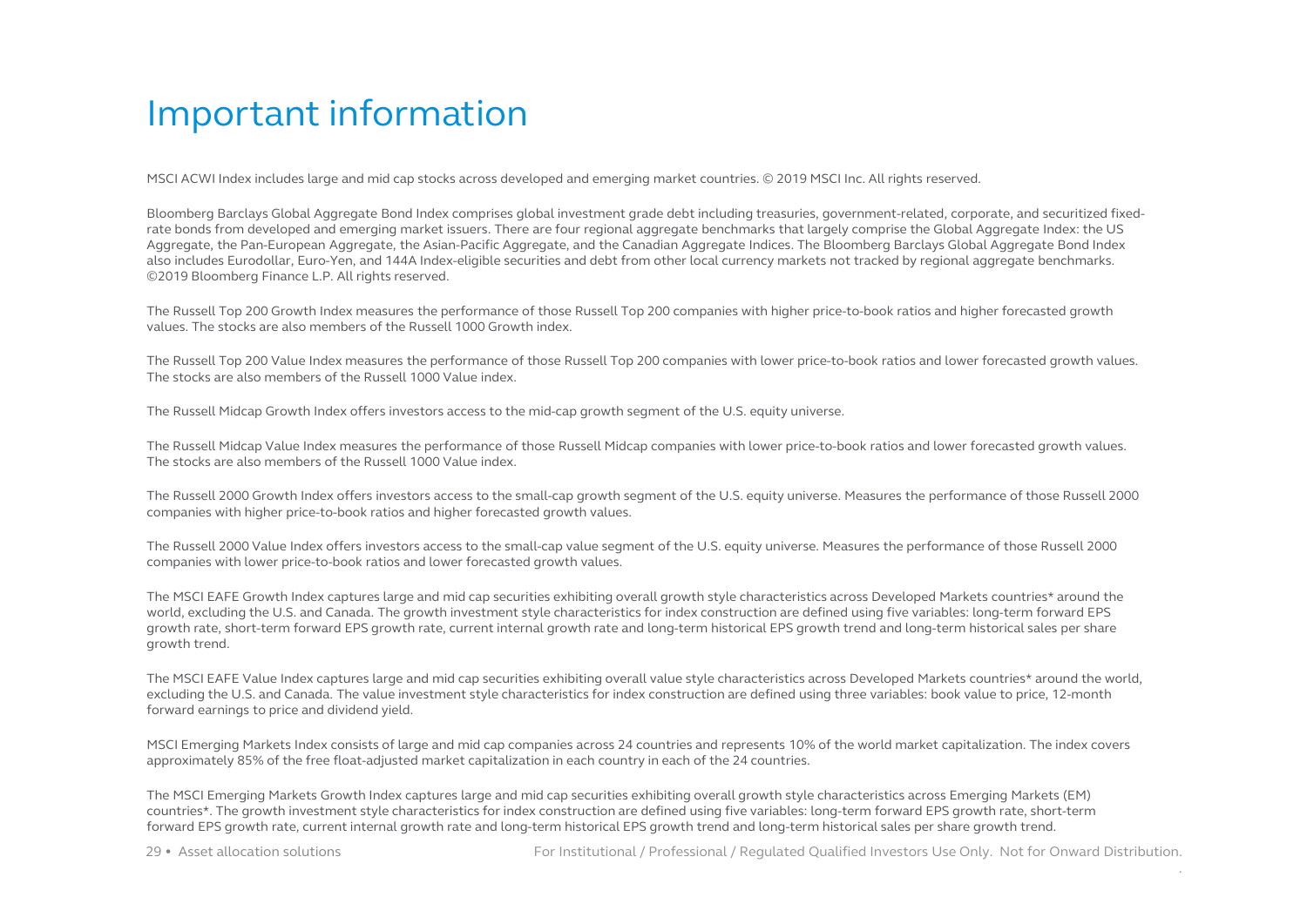The MSCI Emerging Markets Value Index captures large and mid cap securities exhibiting overall value style characteristics across Emerging Markets (EM) countries\*. The value investment style characteristics for index construction are defined using three variables: book value to price, 12-month forward earnings to price and dividend yield.

The Bloomberg Barclays US CMBS Investment Grade Index measures the market of U.S. Agency and U.S. Non-Agency conduit and fusion CMBS deals with a minimum current deal size of \$300 million. ©2019 Bloomberg Finance L.P. All rights reserved.

The Bloomberg Barclays US Treasury Index measures U.S. dollar-denominated, fixed-rate, nominal debt issued by the U.S. Treasury. Treasury bills are excluded by the maturity constraint. STRIPS are excluded from the index because their inclusion would result in double-counting.

The Bloomberg Barclays US Corporate Bond Index measures the investment grade, fixed-rate, taxable corporate bond market. It includes USD-denominated securities publicly issued by U.S. and non-U.S. industrial, utility and financial issuers.

The Bloomberg Barclays US Mortgage Backed Securities (MBS) Index tracks agency mortgage backed pass-through securities (both fixed-rate and hybrid ARM) guaranteed by Ginnie Mae (GNMA), Fannie Mae (FNMA), and Freddie Mac (FHLMC). The index is constructed by grouping individual TBA-deliverable MBS pools into aggregates or generics based on program, coupon and vintage.

Bloomberg Barclays Global Aggregate ex. US Bond Index comprises global ex. U.S. investment grade debt including treasuries, government-related, corporate, and securitized fixed-rate bonds from developed and emerging market issuers. There are three regional aggregate benchmarks that largely comprise the Global Aggregate ex. US Index: the Pan-European Aggregate, the Asian-Pacific Aggregate, and the Canadian Aggregate Indices. The Bloomberg Barclays Global Aggregate ex. US Bond Index also includes Eurodollar, Euro-Yen, and 144A Index-eligible securities and debt from other local currency markets not tracked by regional aggregate benchmarks. ©2019 Bloomberg Finance L.P. All rights reserved.

Bloomberg Barclays US Corp High Yield 2% Issuer Capped Index is an unmanaged index comprised of fixed rate, non-investment grade debt securities that are dollar denominated. The index limits the maximum exposure to any one issuer to 2%. ©2019 Bloomberg Finance L.P. All rights reserved.

Bloomberg Barclays US Treasury TIPS Index consists of inflation-protected securities issued by the U.S. Treasury. ©2019 Bloomberg Finance L.P. All rights reserved.

The FTSE NAREIT US Real Estate Index Series is designed to present investors with a comprehensive family of REIT performance indexes that spans the commercial real estate space across the U.S. economy.

Market indices have been provided for comparison purposes only. They are unmanaged and do not reflect any fees or expenses. Individuals cannot invest directly in an index.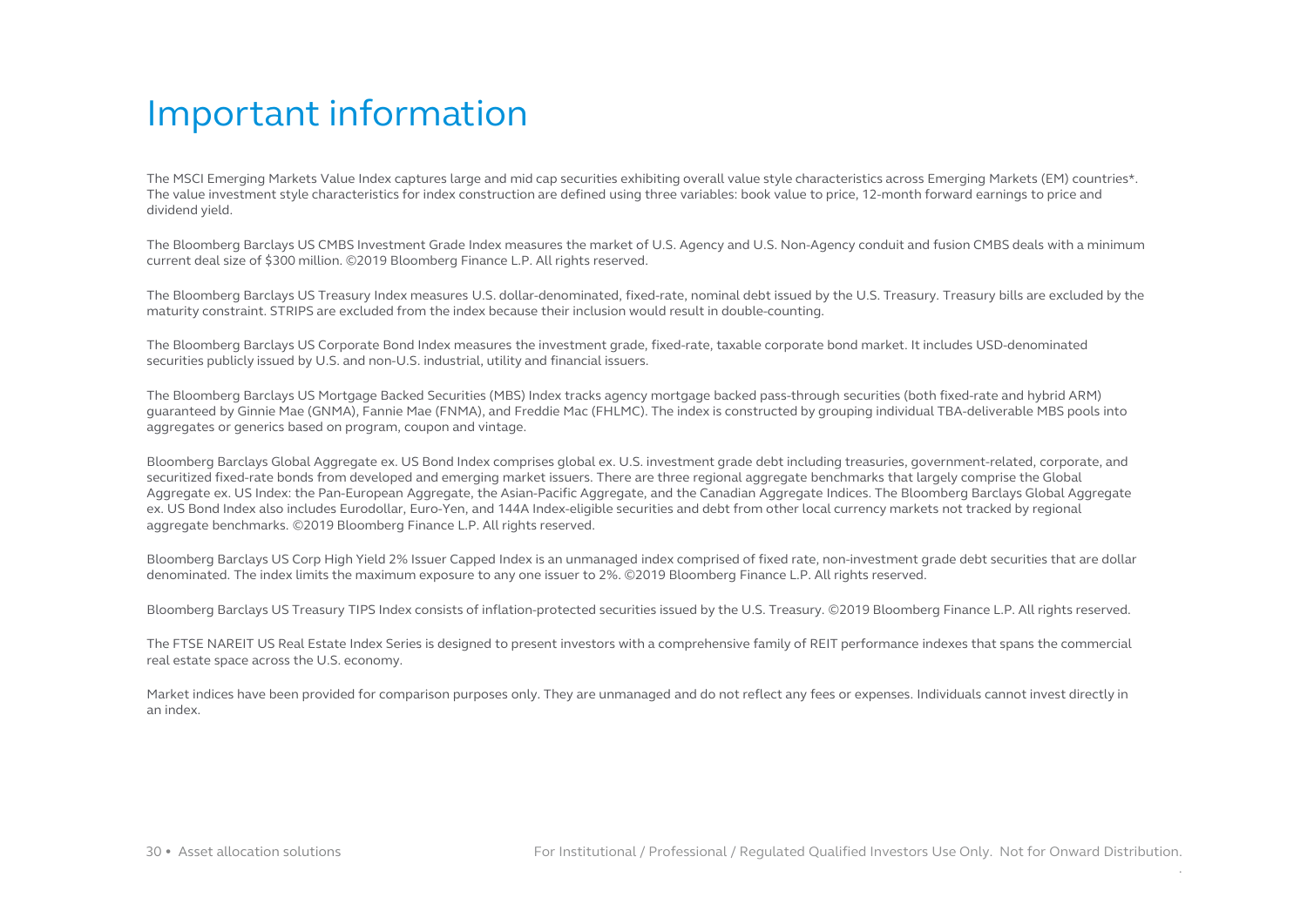#### **BANG+**

BANG+ is a proprietary index created by Principal Portfolio Strategies in 2017. The index was created to monitor and track the largest US and Asia technology stocks. The BANG+ index contains global "bellwether" technology companies that, in concert, inform the performance pattern of leading technology firms around the globe. The index is rebased to 100 as of 31 December 2008. The performance shown is presented for illustrative purposes and are provided solely for conceptual discussion only and does not represent an actual strategy managed by Principal Portfolio Strategies. The proprietary index historical return was created with the benefit of hindsight and no representation is being made that any account will or is likely to achieve profits or losses similar to those shown.

Proprietary model output is based upon certain assumptions that may change, are not guaranteed and should not be relied upon as a significant basis for an investment decision. It is shown for illustrative purposes only. It should not be assumed that securities identified above will prove to be profitable or have been chosen for investment within our portfolios. Any reference to a specific security does not constitute a recommendation to buy, sell or hold such security.

#### **Bank of America Pairwise Correlations**

The use of the Bank of America data in no way implies that BAC or any of its affiliates endorses the views or interpretation or the use of such information or acts as any endorsement of Principal Global Investors' use of such information. The information is provided "as is" and none of BAC or any of its affiliates warrants the accuracy or completeness of the information. Under no circumstances shall BofA Merrill Lynch or their affiliates be liable to you or any third party for any damages (including but not limited to direct, indirect, special and consequential damages), losses, expenses, fees, or other liabilities that directly or indirectly arise from this license, the Report or the Content or your use of the materials. You hereby waive and release BofA Merrill Lynch and their affiliates from any claims for damages, losses, expenses, fees, liabilities, causes of action, judgments and claims arising out of or related to your use of the Report or the Content, whether now existing or arising in the future. You recognize that information contained in the Content or Report may become outdated and that BofA Merrill Lynch and their affiliates are under no obligation to update the Content or Report or notify you of any changes to the Content or Report. The Report and Content are provided "AS IS," and none of BofA Merrill Lynch nor their affiliates make any warranty (express or implied) with respect to the Report or any content including the Content, including, without limitation, any warranty of ownership, validity, enforceability or noninfringement, the accuracy, timeliness, completeness, adequacy, merchantability or fitness for a particular purpose.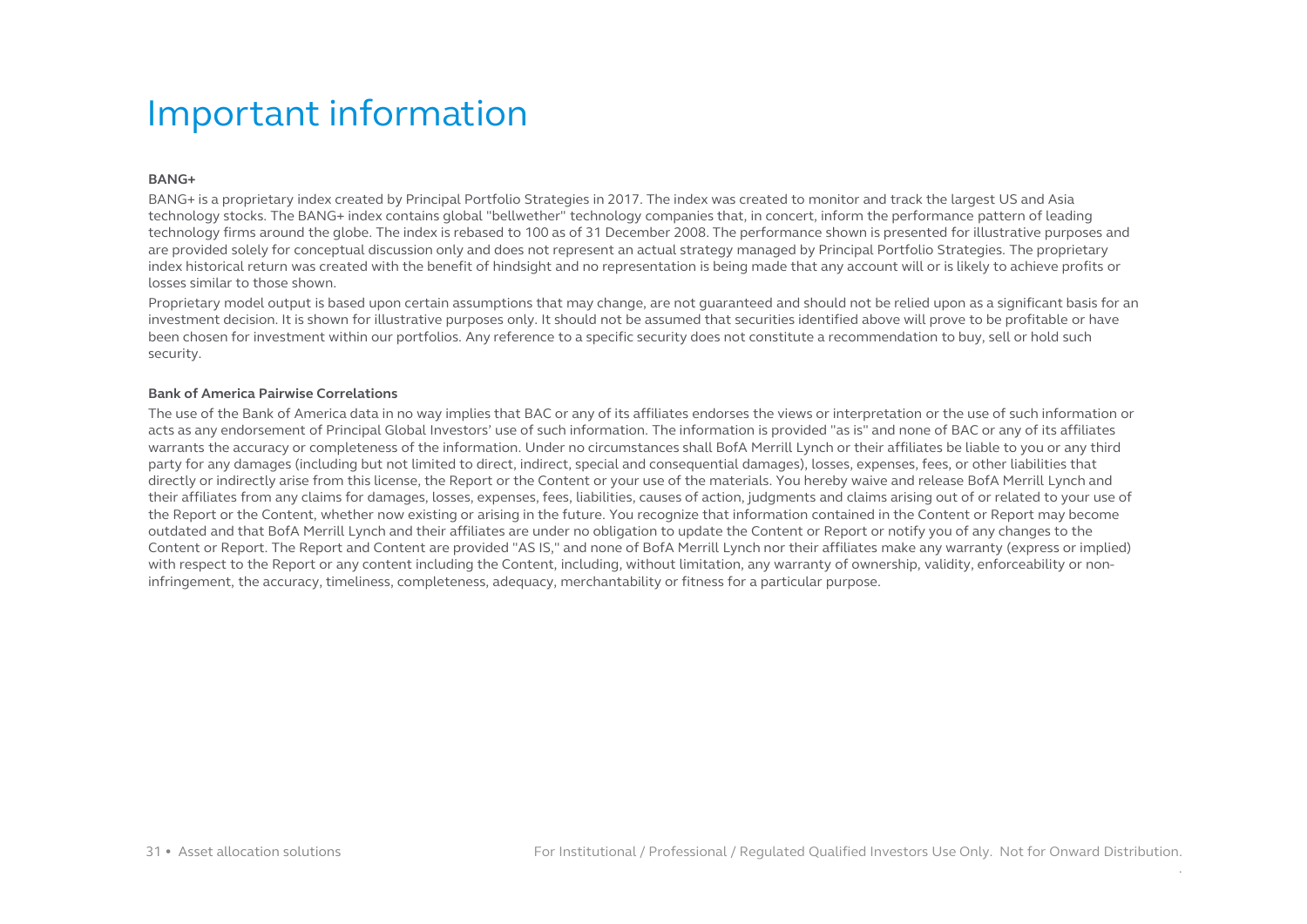Unless otherwise noted, the information in this document has been derived from sources believed to be accurate as of November 2019. Information derived from sources other than Principal Global Investors or its affiliates is believed to be reliable; however, we do not independently verify or guarantee its accuracy or validity. This material contains general information only and does not take account of any investor's investment objectives or financial situation and should not be construed as specific investment advice, recommendation or be relied on in any way as a guarantee, promise, forecast or prediction of future events regarding an investment or the markets in general. The opinions and predictions expressed are subject to change without prior notice. Any reference to a specific investment or security does not constitute a recommendation to buy, sell, or hold such investment or security, nor an indication that Principal Global Investors or its affiliates has recommended a specific security for any client account. The complete list of all securities recommended by Principal Global Investors for its representative portfolio is available upon written request.

Subject to any contrary provisions of applicable law, Principal Global Investors and its affiliates, and their officers, directors, employees, agents, disclaim any express or implied warranty of reliability or accuracy and any responsibility arising in any way (including by reason of negligence) for errors or omissions in this document or in the information or data provided in this document.

Past performance is no guarantee of future results and should not be relied upon to make an investment decision. Investing involves risk, including possible loss of principal. Asset allocation and diversification do not ensure a profit or protect against a loss. All figures shown in this document are in US dollars unless otherwise noted.

All figures shown in this document are in US dollars unless otherwise noted. All assets under management figures shown in this document are gross figures and may include leverage, unless otherwise noted. Assets under management may include model-only assets managed by the firm, where the firm has no control as to whether investment recommendations are accepted, or the firm does not have trading authority over the assets.

This document is intended for sophisticated institutional and professional investors only and is delivered on an individual basis to the recipient and should not be passed on, used by any person or entity in any jurisdiction or country where such distribution or use would be contrary to local law or regulation, or otherwise distributed in whole or in part, by the recipient to any other person or organization.

Return objectives are hypothetical in nature and are shown for Illustrative, informational purposes only and does not reflect the actual or expected returns of any portfolio strategy. This material is not intended to forecast or predict future events and should not be relied upon as a significant basis for an investment decision.

Composite performance returns shown are gross returns, unless otherwise stated, and are before fees, transaction costs and other expenses. Actual returns to an investor will be reduced by investment advisory fees and other expenses that may be incurred in the management of an account which will have a material impact on the returns an investor would receive over time. The collection of fees produces a compounding effect on the total rate of return net of management fees. As an example, the effect of investment management fees on the total value of a client's portfolio assuming (a) annual fee assessment, (b) \$1,000,000 investment, (c) portfolio return of 8% a year, and (d) 1.00%annual investment advisory fee would be \$10 800 in the first-year, and cumulative effects of \$62,008 over five-years and \$148,655 over ten years. Additional information regarding the policies for calculating and reporting returns is available upon request. Principal Global Investors advisory fees are disclosed in the firms form ADV, Part 2A.

The two methods of calculating performance of the composite and the index may not be identical and it is not possible to invest in an index. Indices are unmanaged and do not take into account fees, expenses and transaction costs are not available for direct.